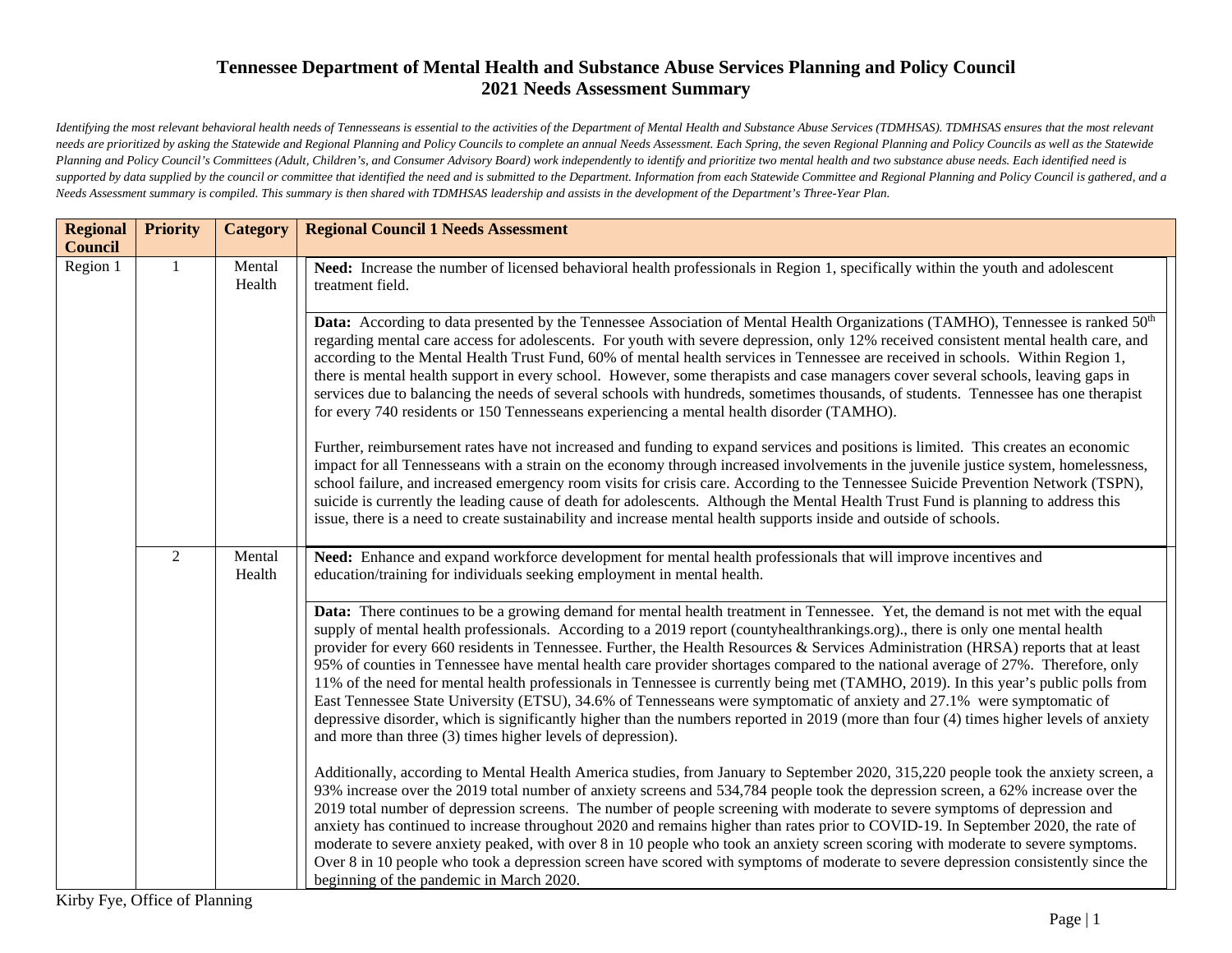| <b>Regional</b><br><b>Council</b> | <b>Priority</b> | <b>Category</b>    | <b>Regional Council 1 Needs Assessment (continued)</b>                                                                                                                                                                                                                                                                                                                                                                                                                                                                                                                                                                                                                                                                                                                |
|-----------------------------------|-----------------|--------------------|-----------------------------------------------------------------------------------------------------------------------------------------------------------------------------------------------------------------------------------------------------------------------------------------------------------------------------------------------------------------------------------------------------------------------------------------------------------------------------------------------------------------------------------------------------------------------------------------------------------------------------------------------------------------------------------------------------------------------------------------------------------------------|
| Region 1                          |                 | Substance<br>Abuse | Need: Increase the number of school-based prevention programs including student assistance programs, school-based mental health<br>liaison programs, and primary prevention programs.<br><b>Data:</b> According to data obtained by the TN Together Student Survey, in Region 1, 3.4% of students surveyed had used prescription<br>drugs, 18.8% reported alcohol use, 11.8% reported marijuana use, and 24.3% reported the use of tobacco and electronic cigarettes.<br>The survey also reported that almost half of all Tennessee adolescents experimented with drugs. Though adolescent drug use appears to<br>be trending down, support is still needed to address this issue in order to continue to see less drug use among Tennesseans under the<br>age of 18. |
|                                   |                 | Substance<br>Abuse | Need: Increase recovery and transitional housing for individuals with substance use disorder (SUD).<br>Data: According to the U.S. Department of Housing and Urban Development's (HUD) 2020 Annual Homeless Assessment Report,<br>580,466 people experienced homelessness in the United States on a single night in 2020, an increase of 12,751 people, or 2.2%, from<br>2019. In Tennessee, there are 10.9 homeless people for every 10,000 residents. In total, 34.8% of the homeless Tennessee population<br>is living unsheltered. Among all U.S. states, Tennessee has the 20 <sup>th</sup> highest rate of homelessness. In 2018, only 3% of HUD's<br>Homeless Assistance Grant Program went to transitional housing, down from 35% in 2005.                    |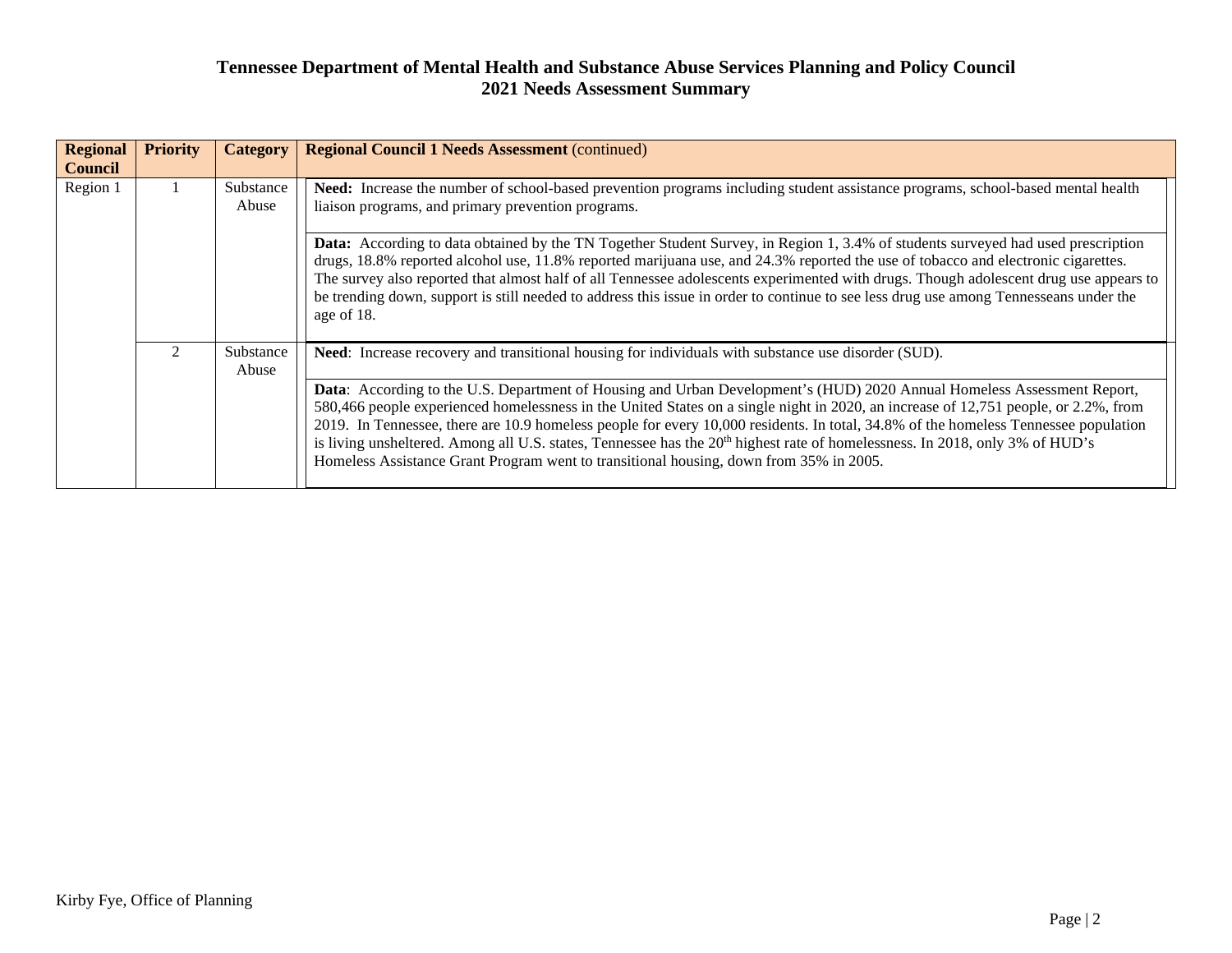| <b>Regional</b><br><b>Council</b> | <b>Priority</b> | <b>Category</b>  | <b>Regional Council 2 Needs Assessment</b>                                                                                                                                                                                                                                                                                                                                                                                                                                                                                                                                                                                                                                                                                                                                                                                                                                                                                                                                                                                                                                                                                                                                                                                                                                                                                                                                                                                                                          |
|-----------------------------------|-----------------|------------------|---------------------------------------------------------------------------------------------------------------------------------------------------------------------------------------------------------------------------------------------------------------------------------------------------------------------------------------------------------------------------------------------------------------------------------------------------------------------------------------------------------------------------------------------------------------------------------------------------------------------------------------------------------------------------------------------------------------------------------------------------------------------------------------------------------------------------------------------------------------------------------------------------------------------------------------------------------------------------------------------------------------------------------------------------------------------------------------------------------------------------------------------------------------------------------------------------------------------------------------------------------------------------------------------------------------------------------------------------------------------------------------------------------------------------------------------------------------------|
| Region 2                          |                 | Mental<br>Health | Need: Enhance workforce development within the behavioral health field that addresses discrepancies between behavioral health and<br>other occupations, reviews reimbursement rates that correlates to present and future service delivery, and brings attention to specialized<br>populations such as culturally and linguistically appropriate services (CLAS) for individuals who are deaf and hard of hearing.                                                                                                                                                                                                                                                                                                                                                                                                                                                                                                                                                                                                                                                                                                                                                                                                                                                                                                                                                                                                                                                  |
|                                   |                 |                  | Data: Workforce development is at a critical level in Tennessee with many providers struggling to obtain and retain psychiatric<br>medical providers, licensed therapists, bachelor's level professionals, and peer staff. The U.S. Department of Health and Human<br>Services (DHHS) reports that nearly all of Tennessee is classified as a mental health professional shortage area with Tennessee ranking<br>44th in mental health workforce availability. Additionally, according to TAMHO, median wages of mental health occupations in<br>Tennessee are lower than the national level. For example, 72% of social workers in Tennessee hold a graduate degree but get paid less<br>than the median wages for all occupations in Tennessee combined. Not only are individuals leaving the behavioral health field<br>presently to secure higher wages, the demand to provide behavioral health care for our citizens is significantly increasing.<br>Further, the rate of diagnosed personality, mood, and adjustment disorders for Deaf individuals is higher than that of the hearing<br>community. However, CLAS supports do not currently exist in Tennessee for Deaf consumers with intellectual disabilities and/or<br>serious mental illness (SMI). According to the American Psychological Association (APA), in terms of mental health care, Deaf<br>patients have been identified as the most underserved of any disability group.                  |
|                                   | $\overline{2}$  | Mental<br>Health | Need: Increase school-based behavioral health supports by establishing mental health support teams to all 21 Region 2 school districts<br>with community behavioral health partnerships on each of these teams.                                                                                                                                                                                                                                                                                                                                                                                                                                                                                                                                                                                                                                                                                                                                                                                                                                                                                                                                                                                                                                                                                                                                                                                                                                                     |
|                                   |                 |                  | Data: TDMHSAS' most current Three-Year Plan reports that in the 2019-2020 school year only 9,918 students received targeted<br>behavioral health services and supports out of 85,749 students, less than 12% of the Tennessee public school population. The<br>Tennessee Comprehensive School-Based Mental Health Resource Guide (2018) reports "mental and emotional health are critical for<br>student success. One out of every five children ages $2-17$ in Tennessee has a mental health condition, yet less than half of children<br>with mental health challenges receive treatment, services, or support." Regional data from the 2018 Knox County Middle School<br>Youth Risk Behavior Survey (MSYRBS) reports "almost one out of five middle school students (19.8%) reported they have seriously<br>considered suicide. In addition, 11.5% of middle school students reported they had ever made a suicide plan. Approximately six<br>percent (6.3%) of middle school students reported they had attempted suicide." As of 2018, suicide is the third leading cause of death<br>for young people (ages 10 - 19) in Tennessee, with one person in this age group lost to suicide every week (TSPN). Data provided by<br>McNabb Center's Youth Mobile Crisis team reports that from 8/1/2018 - 5/30/2019, 185 crisis assessments were completed at schools<br>while Youth Villages reported 173 crisis assessments at schools during the same time period. |
|                                   |                 |                  | In 2020, TDMHSAS announced funding for one (1) school-based behavioral health liaison (SBBHL) to be placed in all 95 counties in<br>the state. While this is a significant move forward in addressing the behavioral health needs of schools, Tennessee public schools<br>educate students throughout 139 school districts and more than 1,700 public schools across the state. However, members of the<br>Region 2 Children's Subcommittee report that the SBBHLs they work with only cover 1-3 schools. If this is accurate for all SBBHLs<br>across the state, then SBBHLs only serve approximately 15% of Tennessee schools.                                                                                                                                                                                                                                                                                                                                                                                                                                                                                                                                                                                                                                                                                                                                                                                                                                    |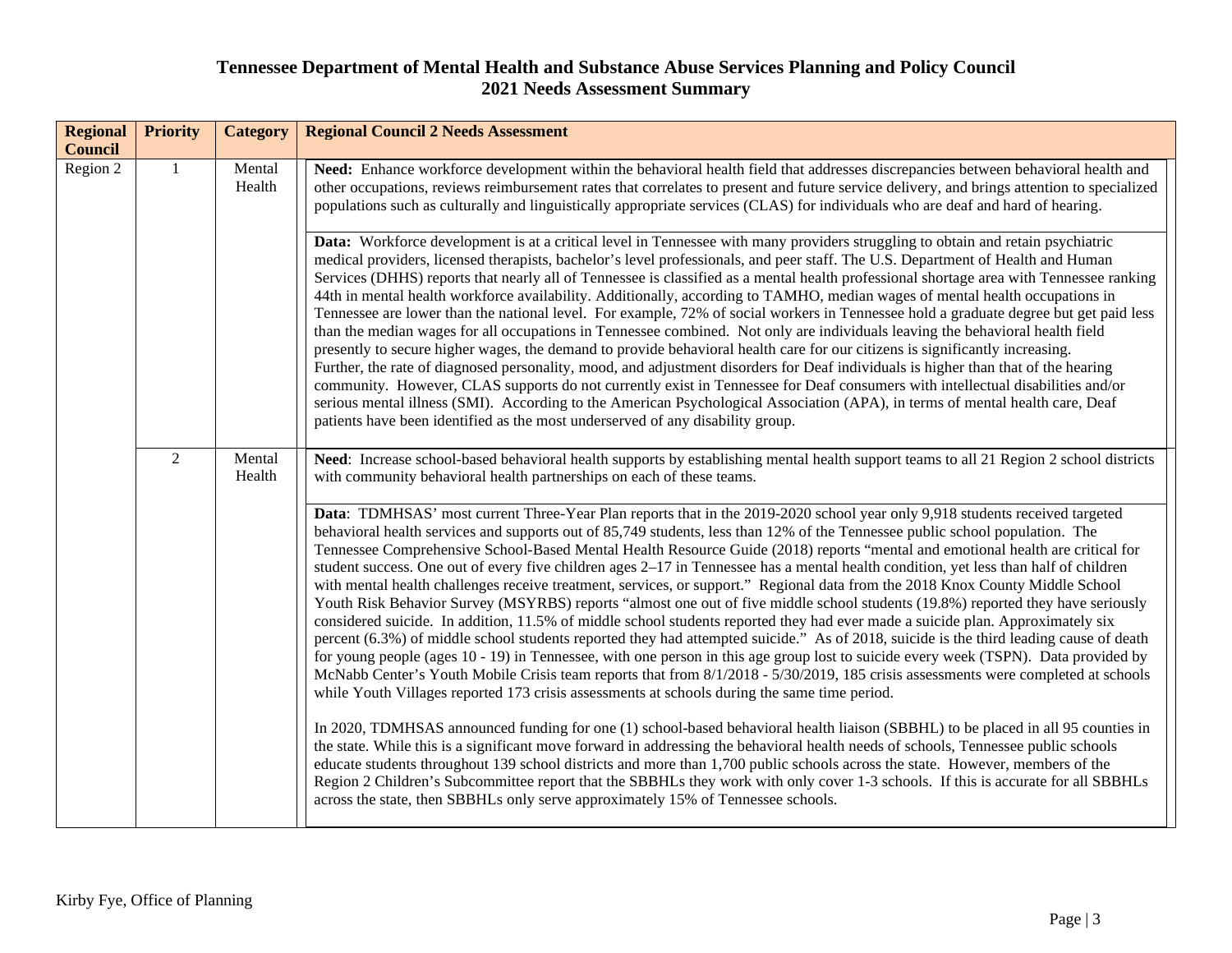| <b>Regional</b><br><b>Council</b> | <b>Priority</b> | <b>Category</b>    | <b>Regional Council 2 Needs Assessment (continued)</b>                                                                                                                                                                                                                                                                                                                                                                                                                                                                                                                                                                                                                                                                                                                                                                                                                                                                                                                                                                                                                                                                                                                                                                                                                                                                                                                                                                                                                                                                                                                                                                                                                                                               |
|-----------------------------------|-----------------|--------------------|----------------------------------------------------------------------------------------------------------------------------------------------------------------------------------------------------------------------------------------------------------------------------------------------------------------------------------------------------------------------------------------------------------------------------------------------------------------------------------------------------------------------------------------------------------------------------------------------------------------------------------------------------------------------------------------------------------------------------------------------------------------------------------------------------------------------------------------------------------------------------------------------------------------------------------------------------------------------------------------------------------------------------------------------------------------------------------------------------------------------------------------------------------------------------------------------------------------------------------------------------------------------------------------------------------------------------------------------------------------------------------------------------------------------------------------------------------------------------------------------------------------------------------------------------------------------------------------------------------------------------------------------------------------------------------------------------------------------|
| Region 2                          |                 | Substance<br>Abuse | Need: Increase funding to establish residential and detox treatment beds to align services with the community demands in Region 2.<br>Data: The need to establish residential and detox beds was identified by Regions 2, 3, 4, 5, 6 and 7 in 2019, and again by Regions 2,<br>3, and 7 in 2020. In Region 2, agencies that currently provide these services are reporting that they are exhausting their funds well<br>before the end of each fiscal year. In 2019, 293 individuals died from a drug overdose in Knox County and the Knox County Regional<br>Forensic Drug Center reports that the top five drugs found in autopsies were synthetic opioids, methamphetamine, alcohol, heroin, and<br>cocaine. More recently, between March and May 2020, 100 individuals died due to a suspected overdose which is a 40% increase<br>from the same time frame in 2019. In Region 2, detox and residential treatment beds for the indigent population are sparse (Stepping<br>Stones in Blount County has only 46 adult detox beds) with many of the indigent beds located outside of the region.<br>Additionally, with the pandemic affecting employment, the number of insured individuals within the region is decreasing. The March<br>2019 U.S. Census Bureau's Current Population Survey found that "the uninsurance rate among unemployed persons who had lost or<br>left a job was 26.3% versus 10.7% among those with jobs." Using that as an estimate with the 15.6% difference to the 9.955 million<br>Americans who filed for unemployment at the start of the COVID-19 pandemic, the estimate is that 1.553 million newly unemployed<br>persons will lose health coverage as a result of the pandemic. |
|                                   | $\overline{2}$  | Substance<br>Abuse | Need: Create more accurate and timely data on fatal and non-fatal overdoses in Region 2.<br>Data: More accurate and timely data as it pertains to fatal and non-fatal overdoses could be made available by broader use and<br>adaptation of the Overdose Detection Mapping Application Program (ODMAP) which is already being used by Shelby County and<br>Davidson County. ODMAP provides near real-time data on fatal and non-fatal overdoses which can help public health and public<br>safety agencies mobilize prevention and intervention responses. The data also allows agencies to target response efforts to specific<br>geographic areas or high-risk individuals. Although the use of ODMAP is free, most first responders prefer the ease of use provided<br>by application programming interfaces (API) between their current technology workflow and ODMAP. This interface allows a portion<br>of the data collected to be transferred directly into ODMAP without extra work on the part of the first responder. However, there is a<br>small cost to create these API interfaces.                                                                                                                                                                                                                                                                                                                                                                                                                                                                                                                                                                                                                   |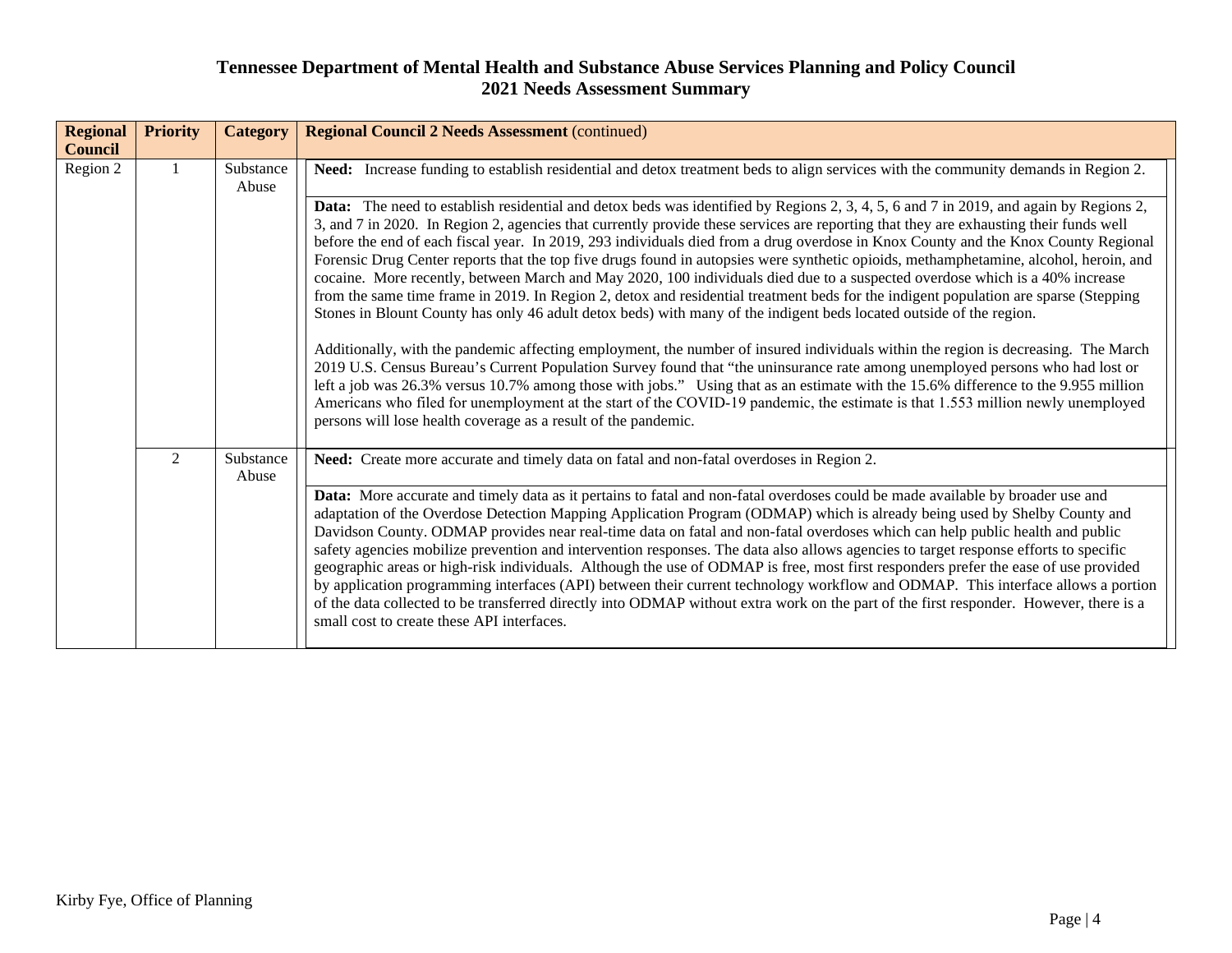| <b>Regional</b> | <b>Priority</b> | <b>Category</b>  | <b>Regional Council 3 Needs Assessment</b>                                                                                                                                                                                                                                                                                                                                                                                                                                                                                                                                                                                                                                                                                                                                                                                                                                                                                                                                    |
|-----------------|-----------------|------------------|-------------------------------------------------------------------------------------------------------------------------------------------------------------------------------------------------------------------------------------------------------------------------------------------------------------------------------------------------------------------------------------------------------------------------------------------------------------------------------------------------------------------------------------------------------------------------------------------------------------------------------------------------------------------------------------------------------------------------------------------------------------------------------------------------------------------------------------------------------------------------------------------------------------------------------------------------------------------------------|
| <b>Council</b>  |                 |                  |                                                                                                                                                                                                                                                                                                                                                                                                                                                                                                                                                                                                                                                                                                                                                                                                                                                                                                                                                                               |
| Region 3        |                 | Mental<br>Health | Need: To conduct a long-range study which addresses access to behavioral health treatment and recovery services, and the current and<br>future needs for a sufficient, well trained, and culturally diverse behavioral health workforce.<br>Data: A growing need for behavioral health services compounded by limited access to care has created a health crisis in the United                                                                                                                                                                                                                                                                                                                                                                                                                                                                                                                                                                                                |
|                 |                 |                  | States (Blue Ridge Academic Health Group, 2020). A 2019 TAMHO publication reports:<br>Compared to other states, Tennessee sits among the worst – 45th – in Mental Health America's overall ranking for 2019. This<br>signals a higher prevalence of mental illness and low access to care, a category in which Tennessee again ranks 45th.<br>One in five adults with mental illness in TN are unable to get necessary mental health services, and more than half (57%)<br>receive no treatment, and the youngest Tennesseans fare no better as the state is ranked 50th in access to care for youth.<br>Consumers flood crowded emergency departments (EDs) at startling rates, with TN experiencing a 41% increase in<br>behavioral health related ED utilization from 2011 to 2016 (the 2016 jump of a 14% increase beat out the 2015 increase of 8%                                                                                                                       |
|                 |                 |                  | - the largest and second largest reported increases in at least 10 years.<br>Over 60% of psychiatrists in the US are older than 55, and more than half are expected to retire by 2025. Meanwhile, the<br>$\bullet$<br>number of physicians willing to do psychiatry is shrinking, as only 3% to 5% of medical graduates enter the field. TN ranks<br>44th in mental health workforce availability, with only one (1) mental health provider for every 740 residents or<br>approximately one (1) for every 150 Tennesseans with mental illness.<br>HRSA reports that at least 95% of counties in TN have Health Professional Shortage Area designations for mental health, and<br>$\bullet$<br>only 11% of the need for mental health professionals in TN is currently being met, compared to 27% nationally.<br>We recommend the TDMHSAS study be comprehensive to both mental health and substance abuse issues related to access to<br>treatment/care and workforce issues. |
|                 | $\overline{2}$  | Mental<br>Health | Need: Increase the number of behavioral health respite resources to serve children with severe emotional disturbance (SED) in<br>Region 3.                                                                                                                                                                                                                                                                                                                                                                                                                                                                                                                                                                                                                                                                                                                                                                                                                                    |
|                 |                 |                  | Data: According to the Idea Data Center (IDC), for Tennessee, 0.37% of students ages 6 to 21 enrolled in school in the state have a<br>disability categorized as an emotional disturbance. This means that of the 881,993 students enrolled in Tennessee schools,<br>approximately 3,263 have been diagnosed with a debilitating emotional disturbance. This is in comparison to the total number of<br>individuals served in a behavioral health respite service. In 2020, the Respite Voucher Program served 143 families statewide, and the<br>TDMHSAS Planned Respite Program served 103 families and 128 children statewide. However, Volunteer Behavioral Health Project<br>Affirm and the Planned Respite Program do not have providers in Region 3.                                                                                                                                                                                                                   |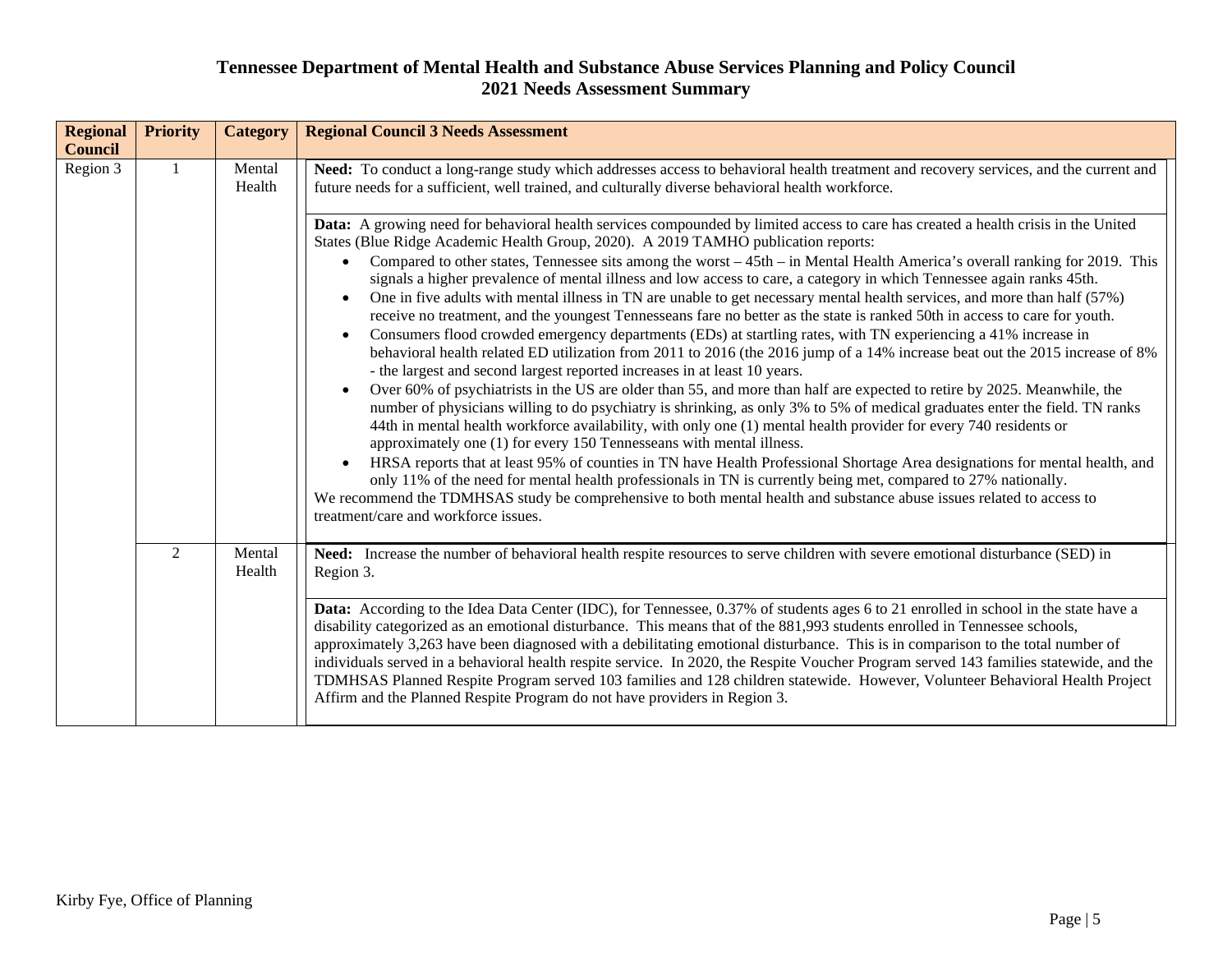| <b>Regional</b><br><b>Council</b> | <b>Priority</b>             | <b>Category</b>    | <b>Regional Council 3 Needs Assessment (continued)</b>                                                                                                                                                                                                                                                                                                                                                                                                                                                                                                                                                                                                                                      |
|-----------------------------------|-----------------------------|--------------------|---------------------------------------------------------------------------------------------------------------------------------------------------------------------------------------------------------------------------------------------------------------------------------------------------------------------------------------------------------------------------------------------------------------------------------------------------------------------------------------------------------------------------------------------------------------------------------------------------------------------------------------------------------------------------------------------|
| Region 3                          |                             | Substance<br>Abuse | Need: Continuation of telehealth (audio and/or video) services to meet the needs of clients.<br>Data: Data compiled from several organizations within the region show that telehealth has increased connection to care up to 48%.<br>Cherokee Health saw a 10-15% increase in first time appointment attendance; the Council for Alcohol and Drug Abuse Services<br>(CADAS) saw a 6% increase in attendance rate overall with 80-90% of outpatient program clients using telehealth; Spero Health<br>utilizes telehealth for 90% of program clients; Volunteer Behavioral Health (across service locations) saw a 36% increase in therapy                                                   |
|                                   |                             |                    | appointment attendance, a 40% increase in medication management appointments, a 25% increase in Behavioral Health Safety Net<br>(BHSN) individuals served, and a 7% increase in TennCare individuals served; and lastly, Mental Health Cooperative (Cleveland and<br>Chattanooga locations) saw an 11% increase in medication management appointment attendance, a 14% increase in therapy<br>appointment attendance, and a 56% increase in BHSN individuals served.<br>Some of the reported barriers that can be overcome with telehealth services include transportation, financial (gas/bus money),<br>childcare, health concerns, and being awake to attend early morning appointments. |
|                                   | $\mathcal{D}_{\mathcal{L}}$ | Substance<br>Abuse | Need: Increase the number of adolescent-specific substance abuse recovery support groups in Region 3.<br>Data: According to the 2019 Tennessee Youth Risk Behavior Survey, 21.6% of high school youth surveyed drink regularly; 8.8%<br>binge drink; 17.5% use marijuana, and 13.7% took a pain medication they weren't prescribed. As adolescents step down from<br>substance abuse treatment services, there are not many adolescent-specific substance abuse recovery support groups to continue<br>treatment. In fact, in Region 3, there are only two known adolescent-specific recovery support groups.                                                                               |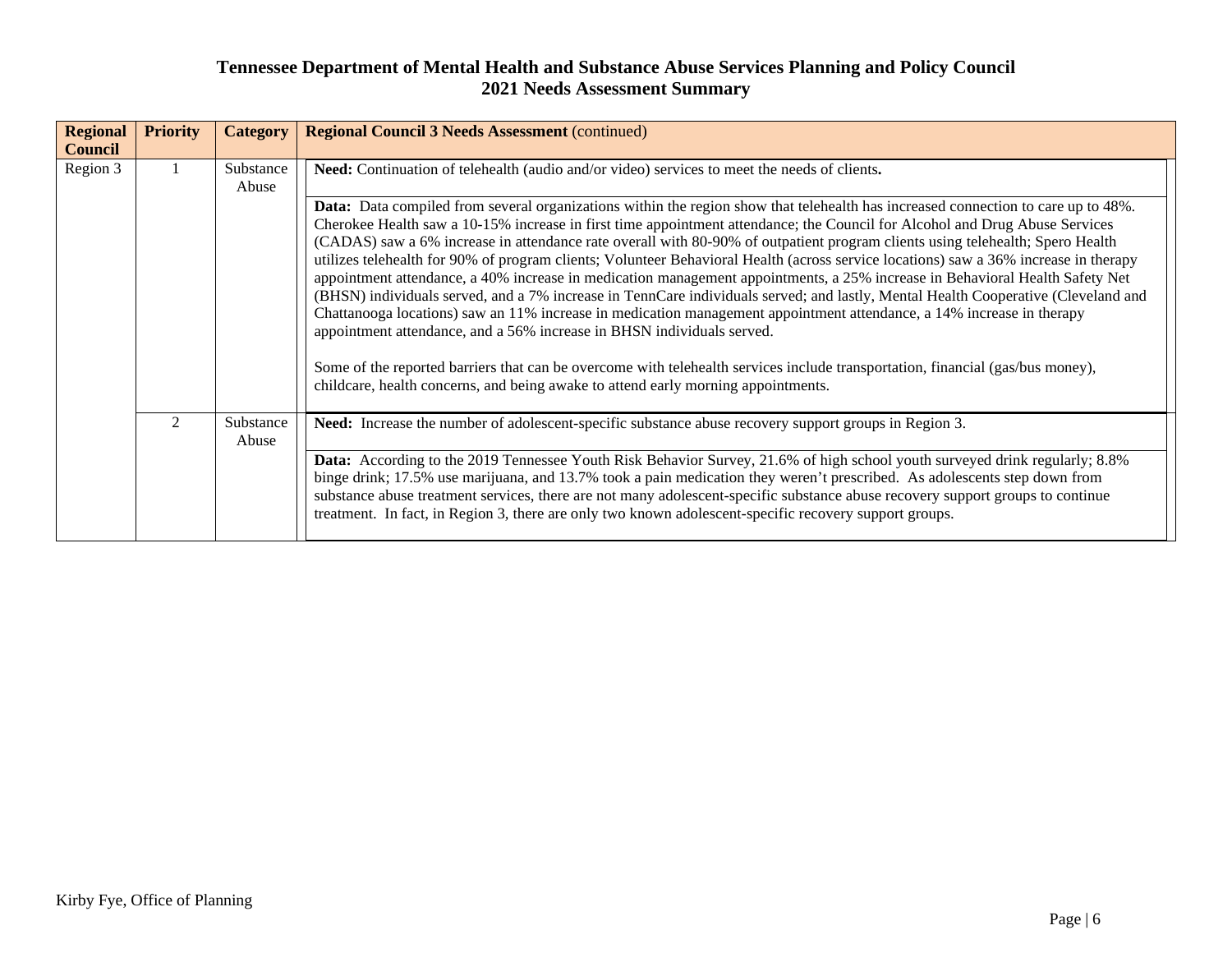| <b>Regional</b><br><b>Council</b> | <b>Priority</b> | <b>Category</b>    | <b>Regional Council 4 Needs Assessment</b>                                                                                                                                                                                                                                                                                                                                                                                                                                                                                                                                                                                                                                                                                                                                                                                                                                                                                                                                                                                                                                                                                                                                                                                                                                                                                                                                            |
|-----------------------------------|-----------------|--------------------|---------------------------------------------------------------------------------------------------------------------------------------------------------------------------------------------------------------------------------------------------------------------------------------------------------------------------------------------------------------------------------------------------------------------------------------------------------------------------------------------------------------------------------------------------------------------------------------------------------------------------------------------------------------------------------------------------------------------------------------------------------------------------------------------------------------------------------------------------------------------------------------------------------------------------------------------------------------------------------------------------------------------------------------------------------------------------------------------------------------------------------------------------------------------------------------------------------------------------------------------------------------------------------------------------------------------------------------------------------------------------------------|
| Region 4                          | $\mathbf{1}$    | Mental<br>Health   | Need: Expand Peer Intensive Support (PIS) to include services after discharge from a Regional Mental Health Institute (RMHI).                                                                                                                                                                                                                                                                                                                                                                                                                                                                                                                                                                                                                                                                                                                                                                                                                                                                                                                                                                                                                                                                                                                                                                                                                                                         |
|                                   |                 |                    | Data: According to Mental Health Cooperative, one of the largest service providers following discharge from an RMHI, 50% of<br>consumers do not participate in follow-up care. PIS services are only provided to individuals while admitted to an RMHI and are not<br>provided to consumers after discharge. Though case management and other services are provided to these individuals after discharge,<br>PIS could provide that extra support needed for success in the recovery process following hospitalization. The desired outcome is<br>continuity of care for success in the recovery process following hospitalization. PIS after discharge could not only help decrease future<br>hospitalization but could also assist with successful reintegration into the community.                                                                                                                                                                                                                                                                                                                                                                                                                                                                                                                                                                                                |
|                                   | $\overline{2}$  | Mental<br>Health   | Need: Increase capacity for same-day or next-day outpatient appointments.                                                                                                                                                                                                                                                                                                                                                                                                                                                                                                                                                                                                                                                                                                                                                                                                                                                                                                                                                                                                                                                                                                                                                                                                                                                                                                             |
|                                   |                 |                    | Data: Individuals in urgent need are having to wait 3 to 8 weeks for first available appointments. Quite often these individuals need<br>to establish services with a provider and may need medication. They may also be uninsured due to job loss or may have moved to TN<br>from out of state. For the mental health of the client and for cost utilization, it could be more effective to start outpatient treatment<br>within 48 hours of contact whenever possible.                                                                                                                                                                                                                                                                                                                                                                                                                                                                                                                                                                                                                                                                                                                                                                                                                                                                                                              |
|                                   | $\mathbf{1}$    | Substance<br>Abuse | Need: Survey treatment centers to determine what additional funding is needed to ensure treatment providers have enough funding to<br>last the entire year.                                                                                                                                                                                                                                                                                                                                                                                                                                                                                                                                                                                                                                                                                                                                                                                                                                                                                                                                                                                                                                                                                                                                                                                                                           |
|                                   |                 |                    | Data: According to the Tennessee Association of Alcohol, Drug and other Addiction Services (TAADAS), funds for residential SUD<br>treatment are often depleted within treatment facilities by May and June each year leading to extensive wait lists. While some facilities<br>have access to other funding, many do not. A survey could determine what additional funding is needed at each facility to ensure<br>funds last the entire year.                                                                                                                                                                                                                                                                                                                                                                                                                                                                                                                                                                                                                                                                                                                                                                                                                                                                                                                                        |
|                                   | $\overline{2}$  | Substance<br>Abuse | Need: Increase the number of behavioral health clinicians by conducting a statewide assessment and strategic behavioral health<br>workforce development plan, inclusive of mental health and SUD services, providing behavioral health professional incentive<br>programs available in any county with designated HRSA workforce shortage areas, and providing higher reimbursement rates for<br>behavioral health providers across all payors and service types.                                                                                                                                                                                                                                                                                                                                                                                                                                                                                                                                                                                                                                                                                                                                                                                                                                                                                                                     |
|                                   |                 |                    | Data: There is an urgent need for more behavioral health clinicians in Region 4 and throughout the state. As a result of behavioral<br>health workforce shortages, Region 4 is unable to adequately meet demand for treatment of mental health, SUD, and co-occurring<br>disorder. According to the 2020 TAMHO report "All Hands on Deck: Tennessee's Mental Health Workforce Shortage", along with<br>virtually every county in the state, Davidson County (Region IV) is designated by HRSA as a Health Provider Shortage Area for<br>behavioral health. Additionally, Tennessee is facing a combined shortage of approximately 4,000 to 6,500 psychiatrists, psychologists,<br>clinical social workers, mental health counselors, addiction counselors, and marriage and family therapists. More than half of all<br>psychiatrists, for example, are expected to retire by 2025 (HRSA, 2018). At the same time, a shrinking number of medical graduates<br>enter the field of psychiatry (3-5%). Tennessee ranks 46 <sup>th</sup> in mental health workforce availability for 2021, with one (1) provider for<br>every 660 residents. Further, an estimated 10,000 Tennesseans died from drug overdoses from 2013 to 2018, and overdose deaths<br>continue to rise annually in TN. As of 2019, Davidson County has the highest share of fatal opioid overdoses (18%) in the state. |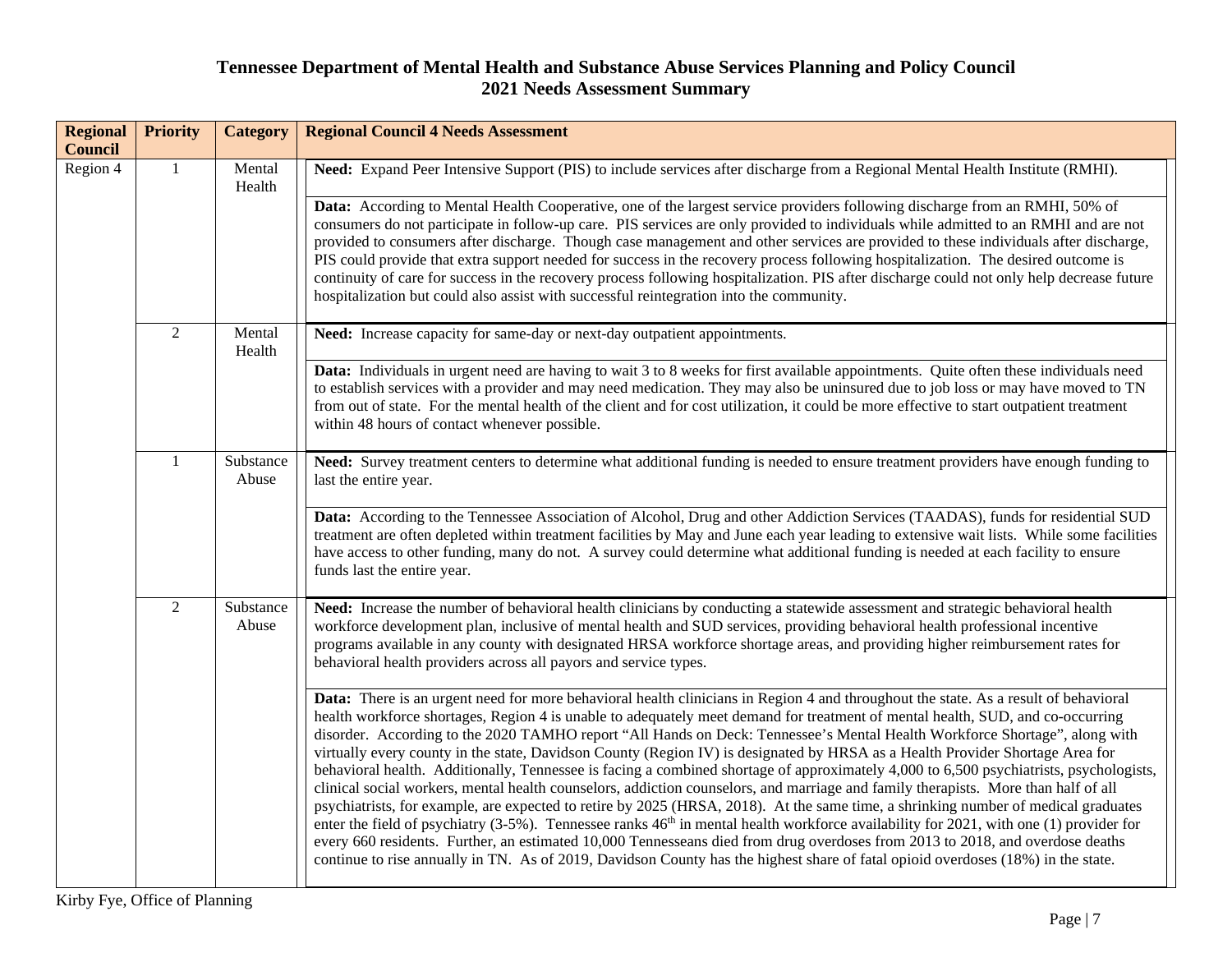| <b>Regional</b><br><b>Council</b> | <b>Priority</b> | <b>Category</b>  | <b>Regional Council 5 Needs Assessment</b>                                                                                                                                                                                                                                                                                                                                                                                                                                                                                                                                                                                                                                                                                                                                                                                                                                                                                                                                                                                                                                                                                                                                                                                                                                                                                  |
|-----------------------------------|-----------------|------------------|-----------------------------------------------------------------------------------------------------------------------------------------------------------------------------------------------------------------------------------------------------------------------------------------------------------------------------------------------------------------------------------------------------------------------------------------------------------------------------------------------------------------------------------------------------------------------------------------------------------------------------------------------------------------------------------------------------------------------------------------------------------------------------------------------------------------------------------------------------------------------------------------------------------------------------------------------------------------------------------------------------------------------------------------------------------------------------------------------------------------------------------------------------------------------------------------------------------------------------------------------------------------------------------------------------------------------------|
| Region 5                          |                 | Mental<br>Health | Need: Establish a Crisis Stabilization Unit (CSU) in Region 5.                                                                                                                                                                                                                                                                                                                                                                                                                                                                                                                                                                                                                                                                                                                                                                                                                                                                                                                                                                                                                                                                                                                                                                                                                                                              |
|                                   |                 |                  | Data: Currently, Region 5 is the only region in Tennessee without a CSU. The closest CSU is in Region 4, where 6% of referrals<br>were from out of county between August 2019 and February 2020. Since the onset of the pandemic, the Region 4 CSU has not seen a<br>decrease in the number of Davidson County clients in crisis and in need of assessments. As the number of Davidson County<br>assessments and walk-ins increases, the number of out-of-county referrals they can accept decreases. Additionally, as a result of the<br>pandemic, the Region 4 CSU had to limit their beds from 15 to 8 and paused all out-of-county referrals leaving the 1,733,652<br>individuals in Region 5 without access to a CSU. In 2020, there were 13,830 total crisis assessments conducted within the counties of<br>Region 5. During that same time, Davidson County had 8,229 crisis assessments conducted. When compared to other southern states,<br>TN is falling behind with seven CSUs for a population of 6,944,260. Currently, Georgia has 18 CSUs for a population of 10,830,000;<br>Mississippi has 13 CSUs for a population of 2,966,410; Kentucky has 12 CSUs for a population of 4,480,710; Florida has 40 CSUs for<br>a population of 21,944,660; and West Virginia has 16 CSUs for a population of 1,767,860. |
|                                   | $\overline{2}$  | Mental<br>Health | Need: Provide youth mental health first aid (YMHFA) to all school staff throughout the state.                                                                                                                                                                                                                                                                                                                                                                                                                                                                                                                                                                                                                                                                                                                                                                                                                                                                                                                                                                                                                                                                                                                                                                                                                               |
|                                   |                 |                  | Data: School and life outcomes are greatly improved with the early detection and treatment of mental health concerns (Mental Health<br>America, 2021). Relationships with family members, teachers, or peers have been shown to be a protective factor against substance<br>use in adolescents. Teachers interact with students daily and provide mental health and behavioral interventions regularly. Teachers<br>also have the potential to provide early intervention because they have relationships with their students and see them five days a week<br>(Glasper, 2017). If properly trained to identify mental health or substance abuse struggles, teachers can provide critical early<br>intervention (Phillippo & Kelly, 2013).                                                                                                                                                                                                                                                                                                                                                                                                                                                                                                                                                                                  |
|                                   |                 |                  | According to a study in 2018 (Gryglowicz, Childs, & Sodertrom), YMHFA was effective, specifically for staff with no prior mental<br>health training or experience with vulnerable populations. Research on the efficacy of YMHFA found "(1) the majority of respondents<br>had had some direct experience of a situation where mental health issues were salient, and the course enabled them to take steps that<br>led to better effects than otherwise might have been the case; (2) positive effects were experienced in terms of increased empathy and<br>confidence, as well as being better able to handle crises; (3) the positive effects were experienced by a wide range of people with<br>varied expectations and needs; (4) there was no evidence of people over-reaching themselves because of over-confidence and (5) those<br>who attended were able to identify quite specific benefits and many thought the course was not only very useful, but were keen to see<br>it repeated and extended (Jorm, Kitchener, & Mugford, 2005)." These findings have been corroborated by additional studies on the<br>efficacy of YMHFA (National Council on Behavioral Health, 2021).                                                                                                                                  |
|                                   |                 |                  | In 2016, 113,351 children received publicly funded behavioral health services in Tennessee, and almost 10% of adolescents aged 12 to<br>17 had a major depressive episode. The second leading cause of death for individuals 10-14 years old in Tennessee is suicide, and one<br>out of every ten high schoolers in the state reported they attempted suicide at least once in the past year (BetterTennessee). According<br>to the Tennessee Department of Education (DOE), 2.9% of youths in Tennessee reported they required medical interventions for an<br>injury, overdose, or poisoning as a direct result of attempting suicide, 13% reported they made a plan to attempt suicide in the past<br>year, and 16.5% reported they seriously considered suicide.                                                                                                                                                                                                                                                                                                                                                                                                                                                                                                                                                        |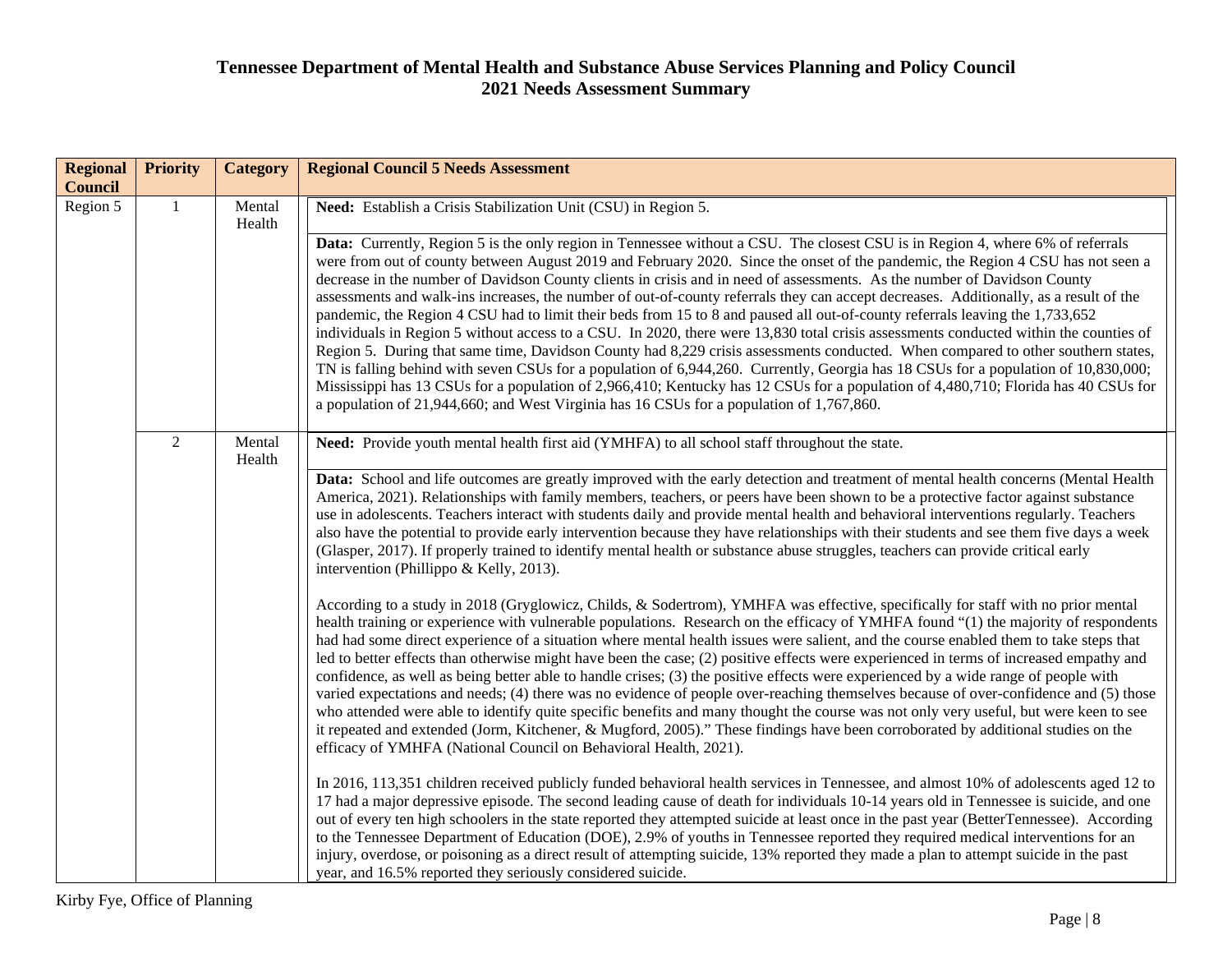| <b>Regional</b><br><b>Council</b> | <b>Priority</b> | <b>Category</b>    | <b>Regional Council 5 Needs Assessment (continued)</b>                                                                                                                                                                                                                                                                                                                                                                                                                                                                                                                                                                                                                                                                                                                                                                                                                                                                                                                                                                                                                                                                                                                                                                                                                                                                                                                                                                                                                                                                                                                                                                                                                                                                                                                                                                                                                                                                                                                                                                                                                                                                                                                          |
|-----------------------------------|-----------------|--------------------|---------------------------------------------------------------------------------------------------------------------------------------------------------------------------------------------------------------------------------------------------------------------------------------------------------------------------------------------------------------------------------------------------------------------------------------------------------------------------------------------------------------------------------------------------------------------------------------------------------------------------------------------------------------------------------------------------------------------------------------------------------------------------------------------------------------------------------------------------------------------------------------------------------------------------------------------------------------------------------------------------------------------------------------------------------------------------------------------------------------------------------------------------------------------------------------------------------------------------------------------------------------------------------------------------------------------------------------------------------------------------------------------------------------------------------------------------------------------------------------------------------------------------------------------------------------------------------------------------------------------------------------------------------------------------------------------------------------------------------------------------------------------------------------------------------------------------------------------------------------------------------------------------------------------------------------------------------------------------------------------------------------------------------------------------------------------------------------------------------------------------------------------------------------------------------|
| Region 5                          |                 | Substance<br>Abuse | Need: Increase funding for medically monitored withdrawal management (MMWM) services to allow for increasing number of beds,<br>offsetting the cost of treating clients with exponentially greater treatment needs, and offsetting the cost of running a 24/7 clinic that<br>employs a prescriber and nurse practitioner.                                                                                                                                                                                                                                                                                                                                                                                                                                                                                                                                                                                                                                                                                                                                                                                                                                                                                                                                                                                                                                                                                                                                                                                                                                                                                                                                                                                                                                                                                                                                                                                                                                                                                                                                                                                                                                                       |
|                                   |                 |                    | Data: This was also identified last year in Region 5's needs assessment. When MMWM was originally funded, the only referral<br>sources that could refer to this program were the RMHIs, TDMHSAS-funded mobile crisis teams, ERs, and law enforcement. Those<br>referral sources kept the MMWM beds occupied. However, within recent years, new referral sources (most of which have increased<br>throughout the state) such as the Regional Overdose Prevention Specialists (ROPs), Lifeline Coordinators, Faith-Based Recovery<br>Congregations, Recovery Courts, and TN Recovery Navigators, have been referring so many individuals for MMWM that the funding<br>no longer supports the demand. Although Tennessee has been fortunate to receive new treatment funding, it has been focused on the<br>opioid crisis. As a result, those addicted to other substances that require MMWM, finding an available bed can be challenging. While<br>there is a need for more beds, there is also a critical need to increase funding to assist with transitioning individuals into treatment<br>services and providing care for individuals with exponentially greater medical needs as many of the clients are much sicker than they<br>were a few years ago. For example, as treatment beds are booked for residential and/or intensive outpatient program (IOP),<br>approximately 30% of those initially determined not to require MMWM still have to be sent to a MMWM bed before regular treatment<br>services can be started. Further, with the increased DEA regulations, the cost to deliver MMWM has doubled when prescribing<br>buprenorphine as MMWM providers are required to either have a X-waiver prescriber on site 24/7 or a nurse practitioner must be at<br>the facility 24/7 so that telehealth services can be used with the X-waiver prescriber (it is important to note that the allowance of<br>telehealth services has only been available during the pandemic and is likely not a permanent solution). In FY11, at Buffalo Valley,<br>Inc., 75 individuals were served. In FY20, 1,482 were served. For the past 8 months, 932 have already been served. |
|                                   | $\overline{2}$  | Substance<br>Abuse | Need: Increase funding for medication-assisted treatment (MAT) programs in Region 5 to offset the cost of complying with Drug<br>Enforcement Administration (DEA) regulations associated with telehealth services as well as breaking the barriers to care associated<br>with housing.<br>Data: The cost associated with initiating MAT in rural areas have more than doubled as a result of the federal requirement that a nurse<br>practitioner must be present during the initial telehealth session with the X-waiver physician. While this requirement has been relaxed<br>temporarily during the COVID-19 pandemic, additional support and funding is needed in addressing this requirement. Additionally,<br>for detox services, the cost associated with adding a nurse practitioner increased from \$2,000 a month (seeing clients 7 days a week) to<br>\$5,000 a month. This increase in cost has also led to a barrier to access of treatment as the number of admissions is limited to two per<br>day for detox and two per week for MAT services. Additionally, funding is needed to address the housing issue associated with MAT.<br>As clients remain in MAT longer, the availability of housing is restricted because of the limited number of housing providers willing to<br>accept clients/residents on buprenorphine. While more housing providers are agreeable to take those on buprenorphine, the entry and<br>weekly cost are more than they can afford to pay. Upon interviewing clients who "dropped out" of MAT, the majority (greater than<br>50%) do not have adequate, safe, supportive housing in which to live while they actively participate in MAT. Additionally, in Region<br>5, twelve MAT support groups recently closed.                                                                                                                                                                                                                                                                                                                                                                                                                |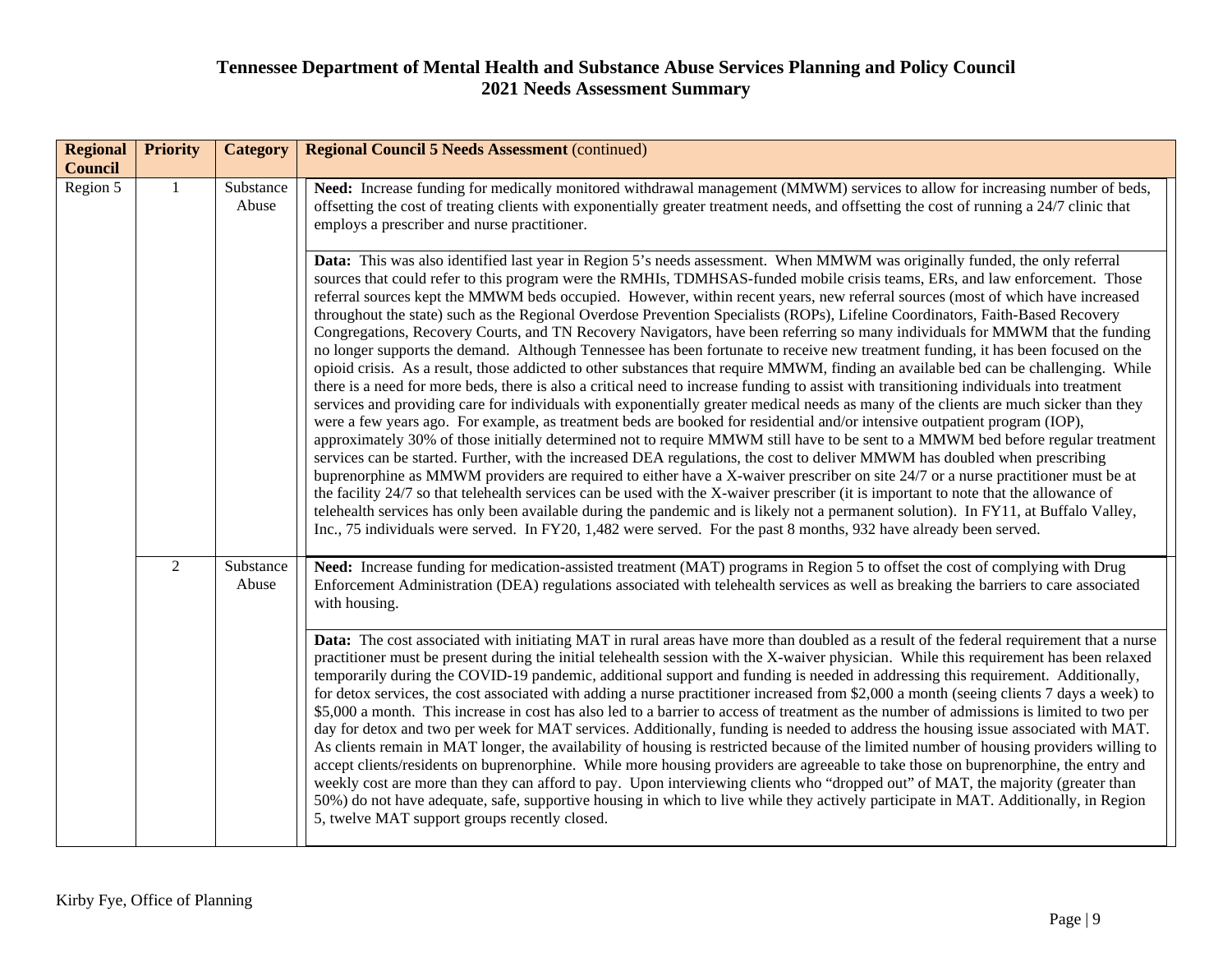| <b>Regional</b><br><b>Council</b> | <b>Priority</b> | <b>Category</b>  | <b>Regional Council 6 Needs Assessment</b>                                                                                                                                                                                                                                                                                                                                                                                                                                                                                                                                                                                                                                                                                                                                                                                                                                                                                                                                                                                                                                                                                                                                                                                                                                                                                                                                                                                                                                                                                               |                                                                                                                                                                                                                                                                                                                                                                                                                                                                                                                                                                                                                                                                                                                                                                                                                                                                                              |
|-----------------------------------|-----------------|------------------|------------------------------------------------------------------------------------------------------------------------------------------------------------------------------------------------------------------------------------------------------------------------------------------------------------------------------------------------------------------------------------------------------------------------------------------------------------------------------------------------------------------------------------------------------------------------------------------------------------------------------------------------------------------------------------------------------------------------------------------------------------------------------------------------------------------------------------------------------------------------------------------------------------------------------------------------------------------------------------------------------------------------------------------------------------------------------------------------------------------------------------------------------------------------------------------------------------------------------------------------------------------------------------------------------------------------------------------------------------------------------------------------------------------------------------------------------------------------------------------------------------------------------------------|----------------------------------------------------------------------------------------------------------------------------------------------------------------------------------------------------------------------------------------------------------------------------------------------------------------------------------------------------------------------------------------------------------------------------------------------------------------------------------------------------------------------------------------------------------------------------------------------------------------------------------------------------------------------------------------------------------------------------------------------------------------------------------------------------------------------------------------------------------------------------------------------|
| Region 6                          | $\mathbf{1}$    | Mental<br>Health | Need: Develop a certified peer recovery network for parent to parent and youth to youth support.                                                                                                                                                                                                                                                                                                                                                                                                                                                                                                                                                                                                                                                                                                                                                                                                                                                                                                                                                                                                                                                                                                                                                                                                                                                                                                                                                                                                                                         |                                                                                                                                                                                                                                                                                                                                                                                                                                                                                                                                                                                                                                                                                                                                                                                                                                                                                              |
|                                   |                 |                  |                                                                                                                                                                                                                                                                                                                                                                                                                                                                                                                                                                                                                                                                                                                                                                                                                                                                                                                                                                                                                                                                                                                                                                                                                                                                                                                                                                                                                                                                                                                                          | Data: While Tennessee has a successful adult peer recovery network, there is a need to develop a similar peer recovery network for<br>parent to parent support and youth to youth support. An ideal youth peer recovery network would allow for young adults who have<br>recovered or managed their mental illness to mentor youth in a supervised setting such as a support group or planned social event.<br>Region 6 proposes that this network fall under the umbrella of Healthy Transitions expanding the age of Healthy Transitions<br>participation to 12 to 21 years old as the Center for Disease Control (CDC) indicates that there is a current spike in the numbers of<br>youth with anxiety and depression ages 12 to 17. Region 6 also asks that TDMHSAS identify permanent funding for Healthy<br>Transitions in the next fiscal budget and implement the program statewide. |
|                                   |                 |                  | Per the CDC, the prevalence of mental health disorders in children is on the rise with 20-30% of adolescents experiencing episodes of<br>major depressive disorder before they reach adulthood. Additionally, 50-75% of adolescents with anxiety disorders or impulse control<br>disorders develop these during adolescence (versus earlier childhood onset). While 8 out of 10 children with depression get treatment,<br>for various reasons including stigma, there is a large percentage of children who struggle with depression and do not seek treatment<br>beyond pharmacological support. A peer to peer recovery model might assist in de-stigmatizing mental health treatment, and if<br>included in Healthy Transitions which focuses on other needs besides mental health, could also assist with parental "buy in". For<br>example, a parent might be more willing to sign permission for an after school or other program that would also help their child with<br>financial management, housing stability, and career and educational attainment.                                                                                                                                                                                                                                                                                                                                                                                                                                                                        |                                                                                                                                                                                                                                                                                                                                                                                                                                                                                                                                                                                                                                                                                                                                                                                                                                                                                              |
|                                   | $\overline{2}$  | Mental<br>Health | Need: In partnership with the Tennessee Department of Education (DOE), establish, evaluate, and consistently update an online<br>comprehensive mental health curriculum for school counselors, residential treatment centers, and partial hospitalization programs to<br>use with youth.                                                                                                                                                                                                                                                                                                                                                                                                                                                                                                                                                                                                                                                                                                                                                                                                                                                                                                                                                                                                                                                                                                                                                                                                                                                 |                                                                                                                                                                                                                                                                                                                                                                                                                                                                                                                                                                                                                                                                                                                                                                                                                                                                                              |
|                                   |                 |                  | Data: While schools can use the "Tennessee Comprehensive School-Based Mental Health Resource Guide", a standard statewide<br>curriculum is not yet in place. Recently, the Governor has renewed his proposal for the Mental Health Trust Fund which will help<br>provide services to students with emerging mental health concerns. This identified need could pair with this initiative to develop a<br>standard awareness curriculum to help children establish patterns of healthy mental health starting in Pre-K through high school<br>graduation. Currently, 1 in 6 children ages 2-8 have a diagnosed mental health condition, and per the CDC, the prevalence of mental<br>health disorders in children is on the rise with 20-30% of adolescents experiencing episodes of major depressive disorder before they<br>reach adulthood. Additionally, 50-75% of adolescents with anxiety disorders or impulse control disorders develop these during<br>adolescence (versus earlier childhood onset) and there is a current spike in the numbers of youth with anxiety and depression ages 12 to<br>17. Students are also transitory and are often from low income families or involved in the child welfare system. If one school is using<br>IC Hope and another is using YMHFA, the student may not get the same message about mental health or miss parts that they need for<br>success. However, with a statewide set curriculum, this would allow students to easily change schools while still following the<br>curriculum. |                                                                                                                                                                                                                                                                                                                                                                                                                                                                                                                                                                                                                                                                                                                                                                                                                                                                                              |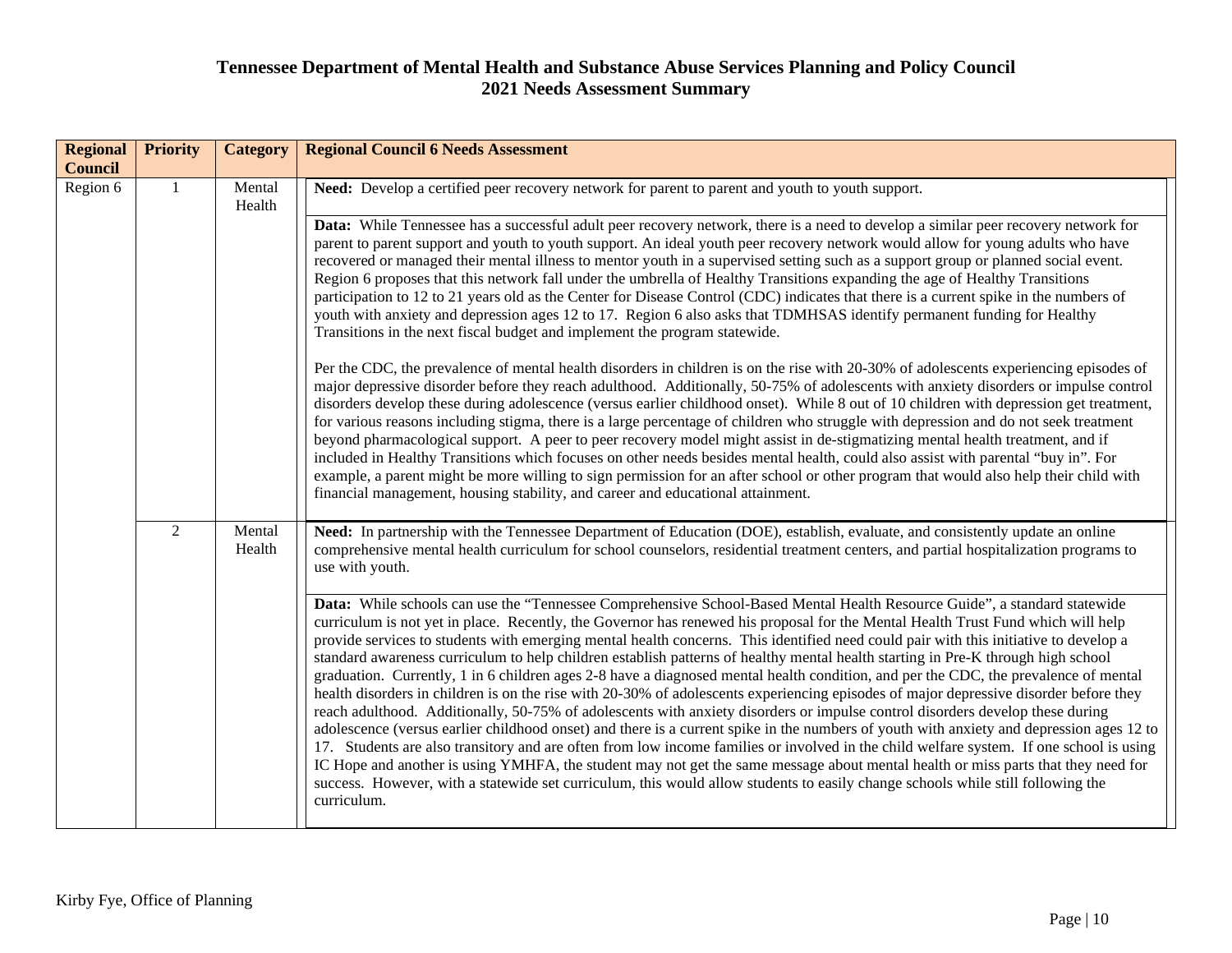| <b>Regional</b><br><b>Council</b> | <b>Priority</b> | <b>Category</b>    | <b>Regional Council 6 Needs Assessment (continued)</b>                                                                                                                                                                                                                                                                                                                                                                                                                                                                                                                                                                                                                                                                                                                                                                                                                                                                                                                                                                                                                                                  |
|-----------------------------------|-----------------|--------------------|---------------------------------------------------------------------------------------------------------------------------------------------------------------------------------------------------------------------------------------------------------------------------------------------------------------------------------------------------------------------------------------------------------------------------------------------------------------------------------------------------------------------------------------------------------------------------------------------------------------------------------------------------------------------------------------------------------------------------------------------------------------------------------------------------------------------------------------------------------------------------------------------------------------------------------------------------------------------------------------------------------------------------------------------------------------------------------------------------------|
| Region 6                          |                 | Substance<br>Abuse | Need: Expand workforce development initiatives to create employment opportunities for individuals without bachelor's degrees.<br>Data: In Madison County, 77.2% of residents have less than a bachelor's degree (or an equivalent trade degree). This percentage is<br>lower statewide for citizens over the age of 25 at 65%. Those with less than a bachelor's degree often work for hourly wages, and in                                                                                                                                                                                                                                                                                                                                                                                                                                                                                                                                                                                                                                                                                             |
|                                   |                 |                    | Madison County, that equates to roughly 58% of the population. Additionally, when including retired individuals, approximately 75%<br>of Madison County residents are less likely to have benefits and more likely to experience fluctuations in income. It is noteworthy, this<br>data is from 2018, well before the COVID-19 pandemic, and indeed can be predicted to reveal a bleaker situation today. Workforce<br>Development Solutions of the U.S. Department of Labor suggests implementing a regional plan that addresses several challenges<br>facing the workforce such as recruitment and screening, training and education, and retention and upskilling by providing incentives to<br>employers to assist with childcare to retain employees.                                                                                                                                                                                                                                                                                                                                              |
|                                   | $\mathfrak{D}$  | Substance<br>Abuse | Need: Establish case management funding that is provided throughout the entire substance abuse treatment continuum.<br>Data: Different funding streams focus on single modalities such as residential treatment or intensive outpatient programs. While case<br>management is an essential component of these modalities, it is also essential in other areas of treatment. Funding is critical to<br>breaking down this need by ensuring that case management is not only provided throughout the continuum, but also provided by<br>clinicians that are flexible, community-oriented, and accessible at various times to assist a person in early recovery. According to<br>TNWITS data, at Aspell Recovery alone, 417 residential substance abuse clients were served and received case management. Funding,<br>however, pays per day and not per service, and only two state funding streams pay for case management services specifically. There is<br>a need for funding across all state grants to cover case management, specifically for clients in early recovery post-residential treatment. |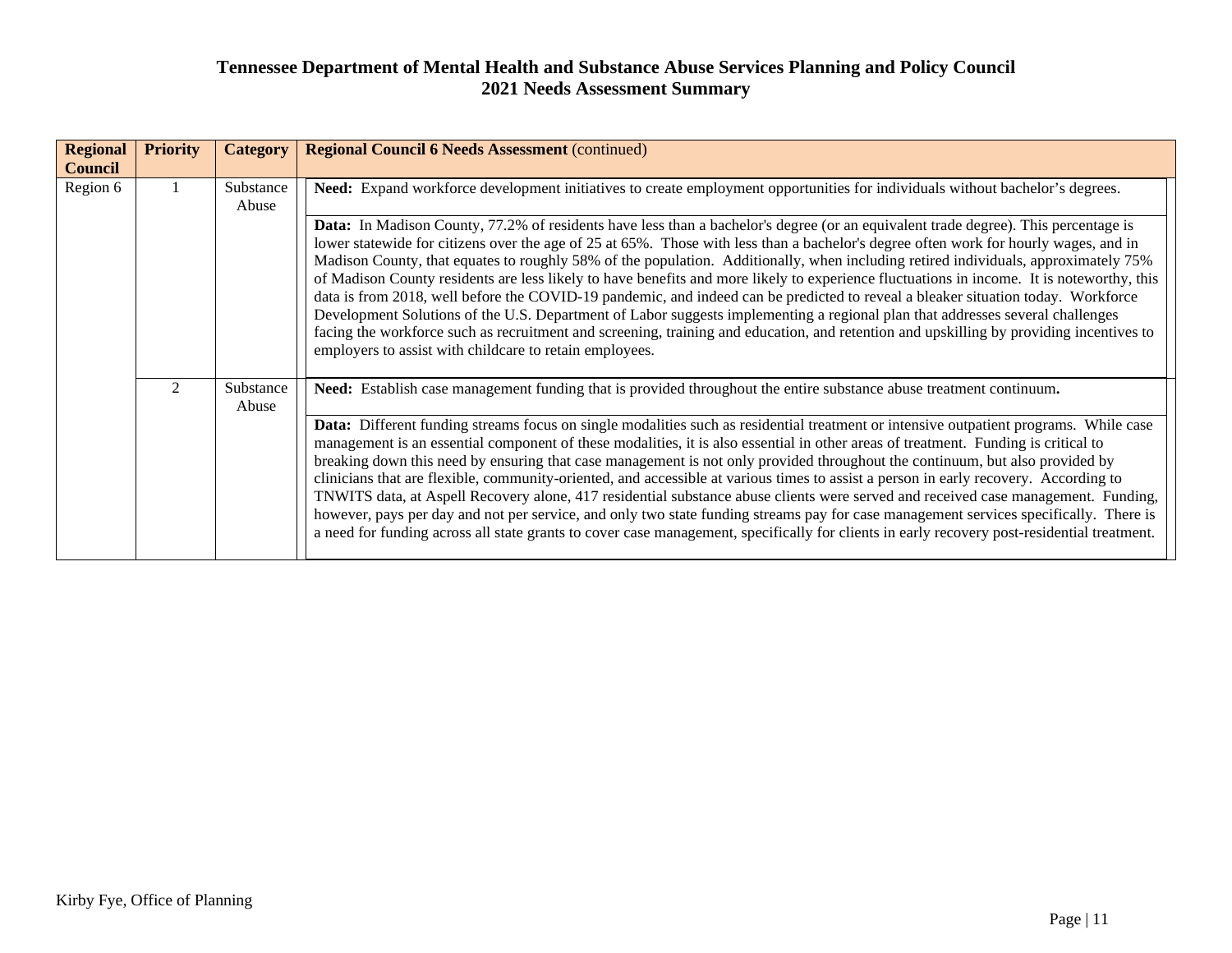| <b>Regional</b><br><b>Council</b> | <b>Priority</b> | <b>Category</b>    | <b>Regional Council 7 Needs Assessment</b>                                                                                                                                                                                                                                                                                                                                                                                                                                                                                                                                                                                                                                                                                                                                                                                                                                                                                                                                                                                                                                                                                                                                                                                                                                                                                                                                                                                                                                                                                                                                                                                                                                                                                                                  |
|-----------------------------------|-----------------|--------------------|-------------------------------------------------------------------------------------------------------------------------------------------------------------------------------------------------------------------------------------------------------------------------------------------------------------------------------------------------------------------------------------------------------------------------------------------------------------------------------------------------------------------------------------------------------------------------------------------------------------------------------------------------------------------------------------------------------------------------------------------------------------------------------------------------------------------------------------------------------------------------------------------------------------------------------------------------------------------------------------------------------------------------------------------------------------------------------------------------------------------------------------------------------------------------------------------------------------------------------------------------------------------------------------------------------------------------------------------------------------------------------------------------------------------------------------------------------------------------------------------------------------------------------------------------------------------------------------------------------------------------------------------------------------------------------------------------------------------------------------------------------------|
| Region 7                          | $\mathbf{1}$    | Mental<br>Health   | Need: Increase funding to continue and expand the CARE (Crisis Assessment and Response to Emergencies) Team Model in<br>Memphis as well as to conduct research into its suitability for expansion throughout the State of Tennessee.                                                                                                                                                                                                                                                                                                                                                                                                                                                                                                                                                                                                                                                                                                                                                                                                                                                                                                                                                                                                                                                                                                                                                                                                                                                                                                                                                                                                                                                                                                                        |
|                                   |                 |                    | Data: CARE is the multi-disciplinary counterpart to law enforcement's Crisis Intervention Team (CIT) concept which was founded in<br>Memphis over three decades ago and has been replicated throughout the state, country, and internationally. CARE builds upon CIT<br>innovation and operates as a three-member response team, partnering a specially trained community paramedic from the Memphis Fire<br>Department with a master's level mental health assessor from Alliance Healthcare Services (AHS) and a Memphis Police Department<br>CIT officer. The CARE Team Model has definitively proven that a multi-disciplinary approach to behavioral health response in the<br>prehospital setting can provide a more holistic and person-centered approach while also leading to significant downstream in cost<br>savings. In its first two years of operation, the CARE Team provided 1,067 assessments to 858 individuals. Sixty-three percent of these<br>assessments led to persons being diverted from inpatient hospital care, resulting in an estimated cost savings of more than \$5,000,000.<br>As an established co-responder model, the CARE Team is an effective solution for placing behavioral health specialists in contact with<br>patients experiencing crises while minimizing law enforcement intervention, avoiding jail time and unnecessary ambulance transport to<br>hospital emergency departments, and—most importantly—linking behavioral health patients in crisis with definitive care in a much<br>timelier manner. Simply put, the CARE Team provides the right care, in the right place, at the right time, and at a lower cost.<br>(Amerigroup/Alliance Healthcare Services (AHS) CARE Team Joint Report, 2020/2021) |
|                                   | $\overline{2}$  | Mental<br>Health   | Need: Establish a community walk-in center for youth and families to gain access to mental health services and receive an assessment<br>without having to go to an ED or psychiatric hospital.<br>Data: According to the Behavioral Health Indicators for Tennessee and the U.S. 2018 Data Book, 21% of TN youth ages 2-17 have a<br>behavioral health diagnosis from a doctor. Of these children, only 60% receive services to address the diagnosis. In fact, 28% of youth<br>report that they feel sad or hopeless almost every day and meet criteria for depression, and 10% have attempted suicide in the past 12<br>months. There is a disconnect with the children who have a mental health need and those who can readily access services. In TN,<br>several areas have crisis walk-in centers for adults to access mental health treatment and get referrals for treatment. However, this does<br>not exist in Shelby County for children and youth. Many children in Shelby County are living in poverty and receive TennCare. There<br>is a need in Shelby County for a community resource set up to connect families to resources. This location could be a place where<br>families could come in requesting help or law enforcement could drop off as a jail diversion program to assist with getting youth<br>connected with services.                                                                                                                                                                                                                                                                                                                                                                                                        |
|                                   | $\mathbf{1}$    | Substance<br>Abuse | Need: Increase the amount of medical detox services for the uninsured or underinsured in Shelby County.<br>Data: There is need for a safety net type of solution for addiction services in Shelby County. The lack of medical detox services<br>available, outside of MAT programs and private insurance-based programs, creates a backlog at area hospitals that are not equipped to<br>detox and treat substance use disorder (SUD) long-term. According to the US Census, in 2018, nearly 12% of people living in Shelby<br>County were uninsured and more than 20% were living under the poverty level. While there are many resources for those with<br>insurance, those without are left to face long wait lists which can ultimately lead to individuals falling deeper into their addiction or<br>dying from the disease. According to the Shelby County Health Department, so far in 2021, there have been 526 ED visits related to<br>opioid use disorder (OUD), 627 suspected drug overdoses (with 58 overdoses occurring in one week alone), and 132 overdose deaths.<br>Additionally, Alliance Healthcare Services reports that their detox beds remain full 90% of the time with waitlists growing daily.                                                                                                                                                                                                                                                                                                                                                                                                                                                                                                                                     |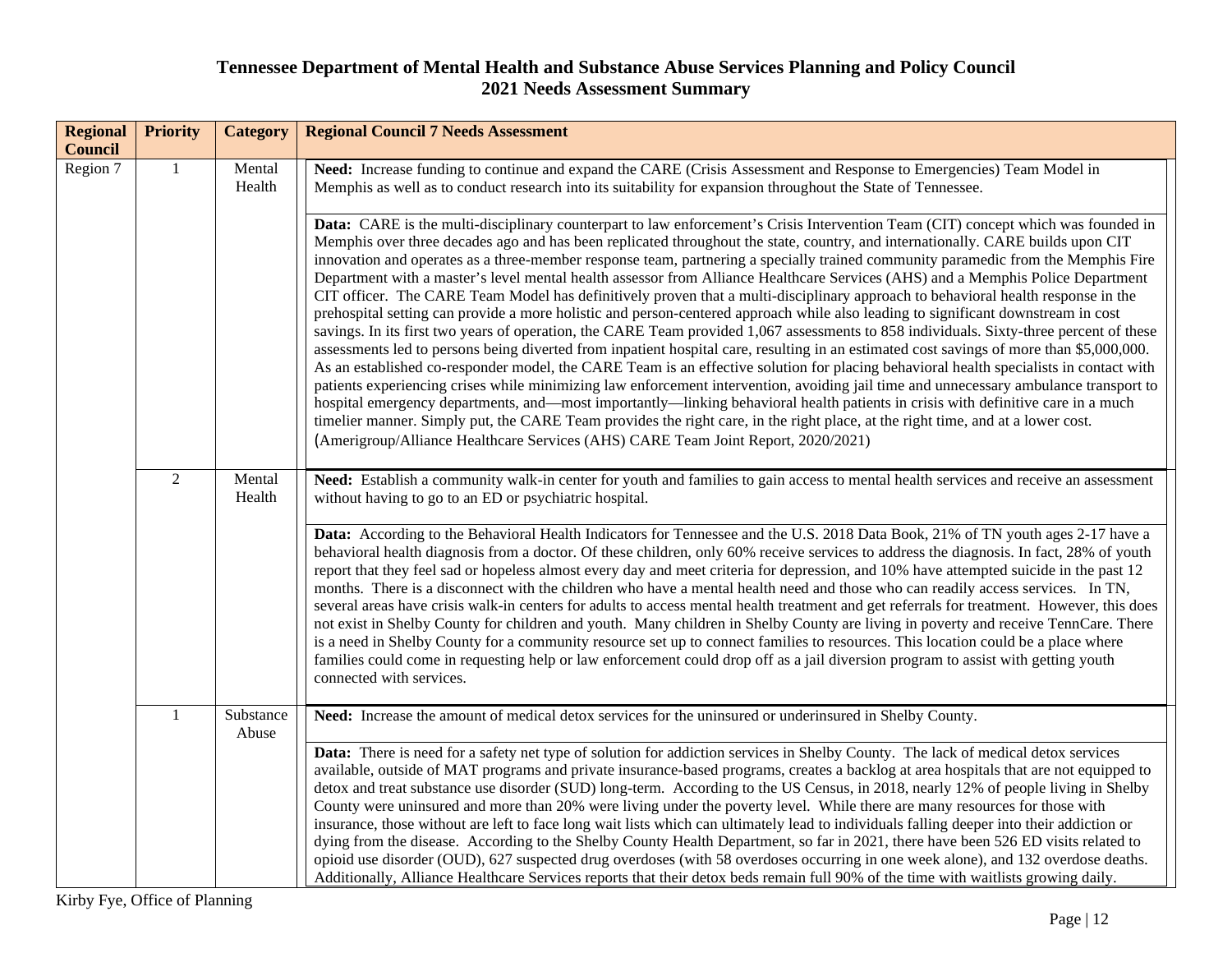| <b>Regional</b><br><b>Council</b> | <b>Priority</b> | Category           | <b>Regional Council 7 Needs Assessment (continued)</b>                                                                                                                                                                                                                                                                                                                                                                                                                                                                                                                                                                                                                                                                                                                                                            |
|-----------------------------------|-----------------|--------------------|-------------------------------------------------------------------------------------------------------------------------------------------------------------------------------------------------------------------------------------------------------------------------------------------------------------------------------------------------------------------------------------------------------------------------------------------------------------------------------------------------------------------------------------------------------------------------------------------------------------------------------------------------------------------------------------------------------------------------------------------------------------------------------------------------------------------|
| Region 7                          |                 | Substance<br>Abuse | Need: Establish substance use prevention programs within Shelby County Schools.                                                                                                                                                                                                                                                                                                                                                                                                                                                                                                                                                                                                                                                                                                                                   |
|                                   |                 |                    | <b>Data:</b> Existing substance abuse prevention programming in the county is provided outside of the schools and is largely inaccessible<br>by students. In addition, Shelby County ranks 300% higher in school expulsions than the rest of the state, many of which are due to<br>alcohol and drug-related offenses. Due to lengthy suspensions, Shelby County is also seeing a rise in the student drop-out rate which<br>could potentially lead youth to continue down the path of using drugs and alcohol. According to the Behavioral Health Indicators for<br>Tennessee and the U.S. 2018 Data Book, almost 22% of high school students use vapor products, 16% rode with a driver who had<br>been drinking alcohol, 17% have themselves used alcohol in the last 30 days, and 8% have used illicit drugs. |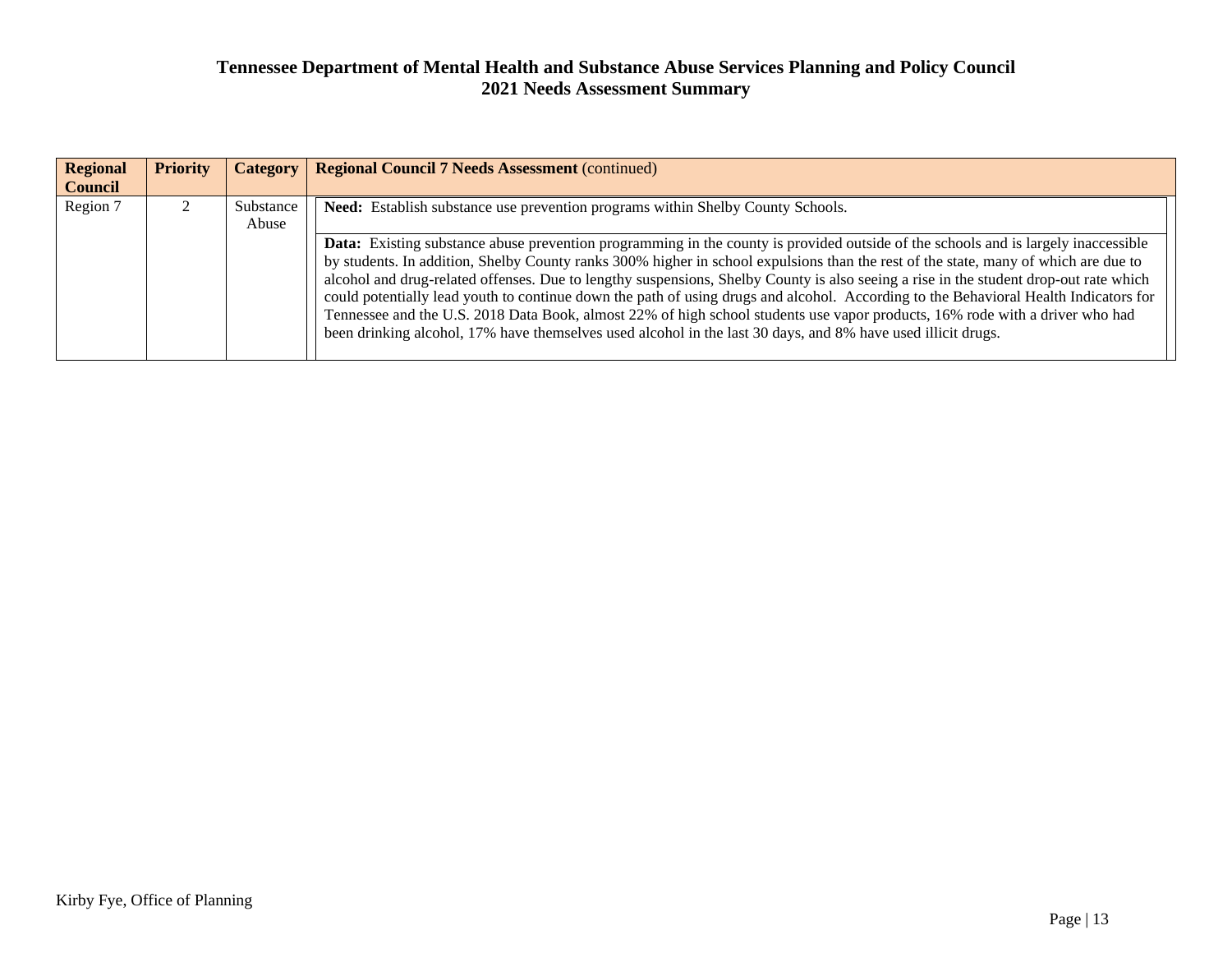| <b>Committee</b> | <b>Priority</b> | <b>Category</b>    | <b>Consumer Advisory Board (CAB) Needs Assessment</b>                                                                                                                                                                                                                                                                                                                                                                                                                                                                                                                                                                                                                                                                                                                                                                                                                                                                                                                                                                                                                                                    |
|------------------|-----------------|--------------------|----------------------------------------------------------------------------------------------------------------------------------------------------------------------------------------------------------------------------------------------------------------------------------------------------------------------------------------------------------------------------------------------------------------------------------------------------------------------------------------------------------------------------------------------------------------------------------------------------------------------------------------------------------------------------------------------------------------------------------------------------------------------------------------------------------------------------------------------------------------------------------------------------------------------------------------------------------------------------------------------------------------------------------------------------------------------------------------------------------|
| CAB              | -1              | Mental<br>Health   | Need: Establish peer-run respite centers in Tennessee.                                                                                                                                                                                                                                                                                                                                                                                                                                                                                                                                                                                                                                                                                                                                                                                                                                                                                                                                                                                                                                                   |
|                  |                 |                    | Data: Peer respites were designed as psychiatric hospital diversion programs to support individuals experiencing or at-risk of a<br>psychiatric crisis. The premise behind peer respites is that psychiatric emergency services can be avoided if less coercive or intrusive<br>supports are available in the community. Peer respites engage guests in mutual, trusting relationships with peer staff. Peer support<br>involves a process of mutual helping based on the principles of respect and shared responsibility and includes interactions in which<br>individuals help themselves and others through fostering relationships and engaging in advocacy to empower people to participate in<br>their communities. According to a study conducted against a control group, respites guests were 70% less likely to use inpatient or<br>emergency services, and respite guests experienced greater improvements in self-esteem, self-rated mental health symptoms, and<br>social activity functioning compared to individuals in inpatient facilities (Peer Respites Action and Evaluation, 2018). |
|                  | 2               | Mental<br>Health   | Need: Establish supportive recovery-oriented transitional housing for individuals with mental health diagnoses.                                                                                                                                                                                                                                                                                                                                                                                                                                                                                                                                                                                                                                                                                                                                                                                                                                                                                                                                                                                          |
|                  |                 |                    | Data: State and national administrations have dedicated vast amounts of time, attention, and resources to ensuring that individuals<br>with SUDs have access to lifesaving medications, treatments, and services in settings throughout the continuum of care, including<br>recovery housing. However, the resources and continuum of care for individuals with mental health diagnoses appears different as it<br>does not include recovery housing.                                                                                                                                                                                                                                                                                                                                                                                                                                                                                                                                                                                                                                                    |
|                  |                 |                    | Current housing options for individuals with mental illness include:<br>• Licensed care homes, assisted living facilities, and nursing homes which provide highly structured living for people with severe<br>mental illness, disability or medical complications.<br>• Group homes and other types of supportive housing which combine housing and services in an enclosed and supportive setting.                                                                                                                                                                                                                                                                                                                                                                                                                                                                                                                                                                                                                                                                                                      |
|                  |                 |                    | According to SAMHSA, the transitional period of early recovery (first 12 months) is a critical time for individuals with SUDs due to<br>numerous factors which make them susceptible to relapse. Recovery houses are uniquely qualified to assist individuals in all phases<br>of recovery, especially those in early recovery, by furnishing social capital and recovery supports. Therefore, it's likely that the<br>same is true for individuals in early recovery from mental illness.                                                                                                                                                                                                                                                                                                                                                                                                                                                                                                                                                                                                               |
|                  | 1               | Substance<br>Abuse | Need: Provide an accurate representation of the works being performed by Certified Peer Recovery Specialists (CPRSs) by<br>increasing the number of payor codes.                                                                                                                                                                                                                                                                                                                                                                                                                                                                                                                                                                                                                                                                                                                                                                                                                                                                                                                                         |
|                  |                 |                    | Data: As peer support programs continue to expand, it is important from a payor perspective to fully understand the utilization of<br>peer support services as well as their impact on overall Medicaid costs. The use of additional codes would provide claims data that<br>more accurately reflects the wide range of peer support services being utilized across the system of care in Tennessee. There are<br>currently four billing codes for peer and family support services in Tennessee. However, in Oregon, for example, those same four<br>services are broken down into eight separate billable codes.                                                                                                                                                                                                                                                                                                                                                                                                                                                                                       |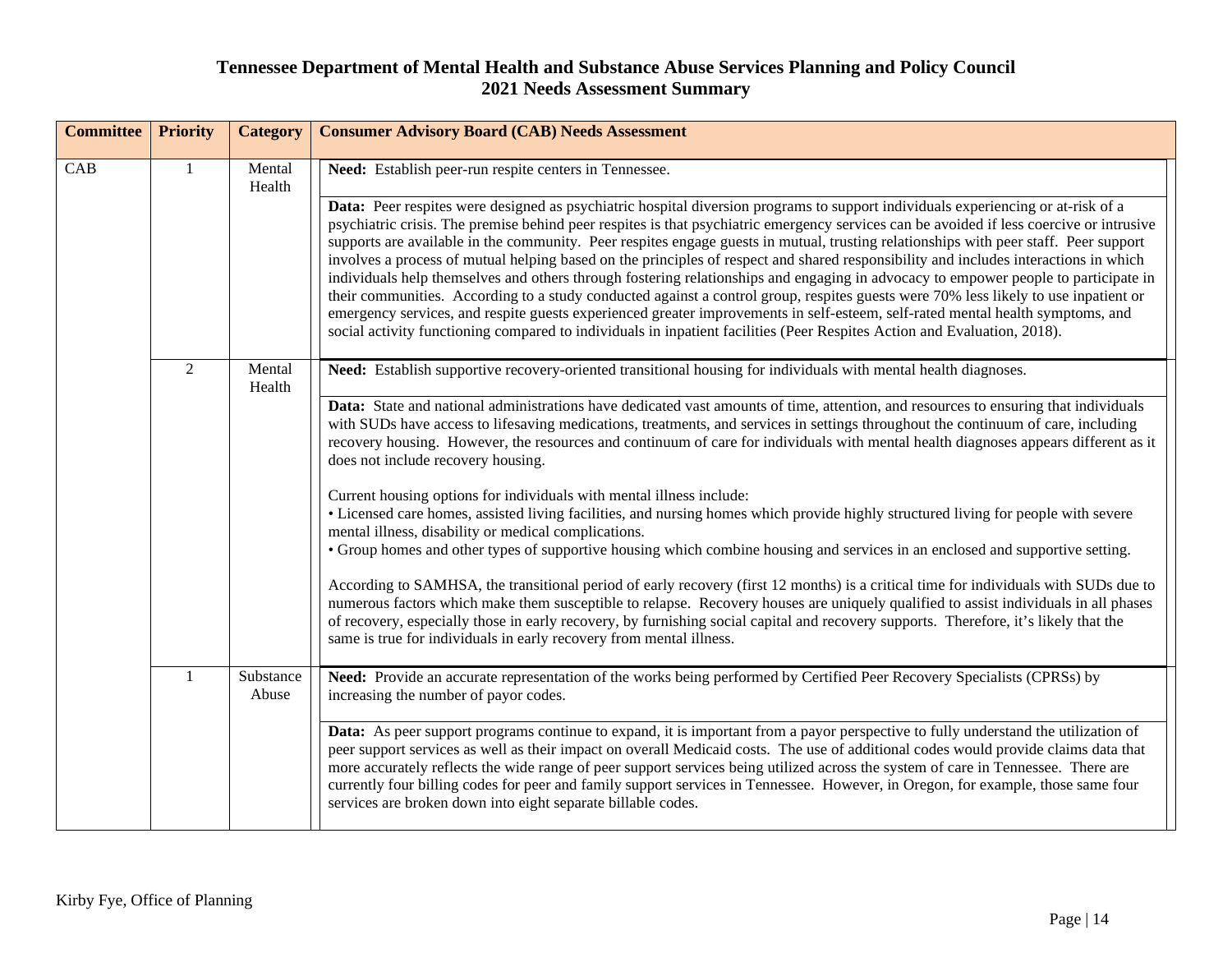| <b>Committee</b> | <b>Priority</b> | <b>Category</b>    | <b>Consumer Advisory Board (CAB) Needs Assessment (continued)</b>                                                                                                                                                                                                                                                                                                                                                                                                                                                                                                                                                                                                                        |
|------------------|-----------------|--------------------|------------------------------------------------------------------------------------------------------------------------------------------------------------------------------------------------------------------------------------------------------------------------------------------------------------------------------------------------------------------------------------------------------------------------------------------------------------------------------------------------------------------------------------------------------------------------------------------------------------------------------------------------------------------------------------------|
| CAB              |                 | Substance<br>Abuse | <b>Need:</b> Establish funding for long-distance transportation to a treatment facility.                                                                                                                                                                                                                                                                                                                                                                                                                                                                                                                                                                                                 |
|                  |                 |                    | Data: Transportation has always been one of the biggest barriers in accessing care preventing many individuals with SUD from<br>seeking treatment. According to the National Survey of Substance Abuse Treatment Services (N-SSATS), in 2011, 13,720 facilities<br>responded to the survey. Of these, 39% offered transportation assistance to treatment, and 62% of the facilities that provided<br>residential (non-hospital) treatment offered transportation assistance. Smaller percentages of the facilities that provided hospital<br>inpatient treatment and the facilities that provided outpatient treatment offered transportation assistance (46% and 35%,<br>respectively). |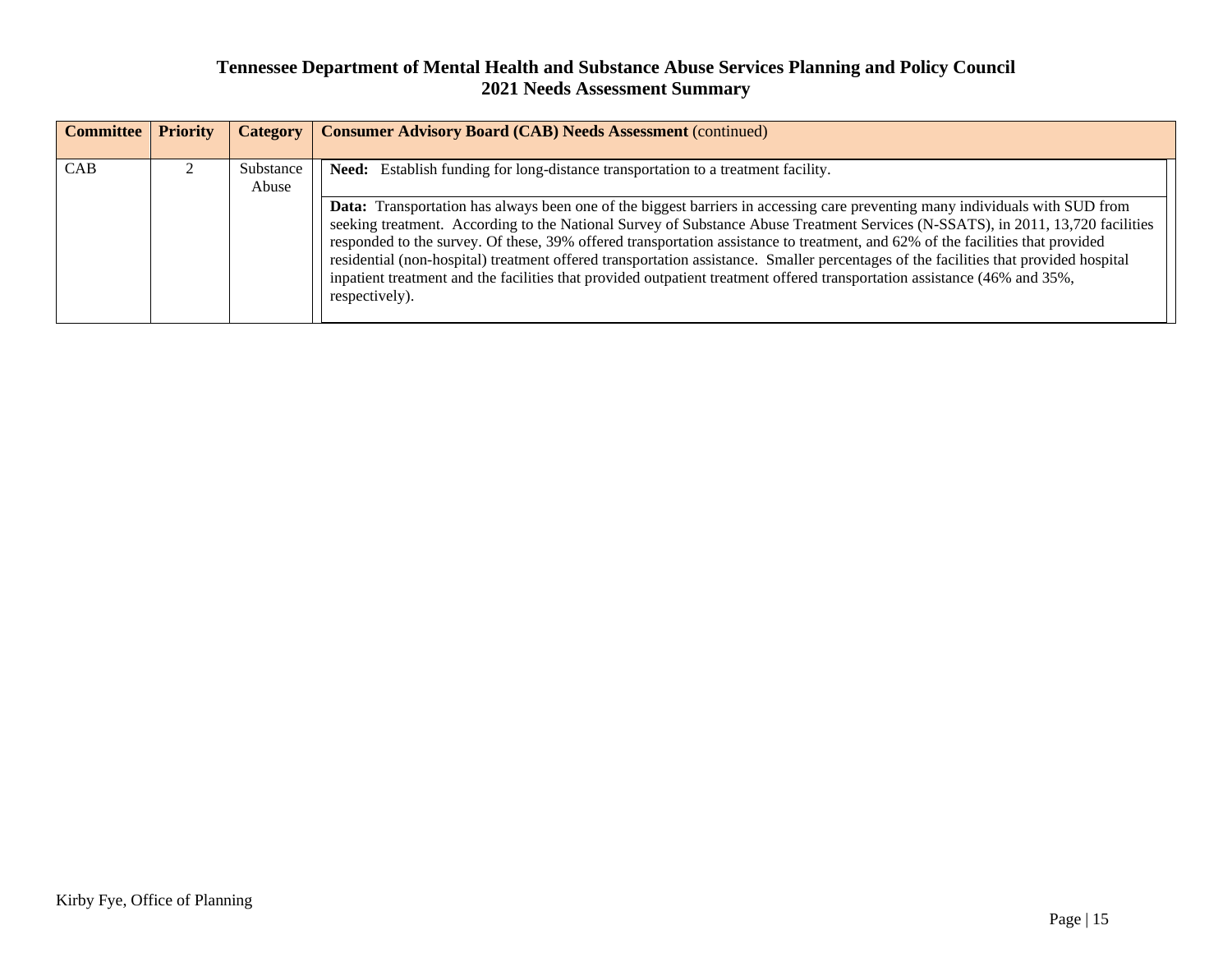| <b>Committee</b> | <b>Priority</b> | <b>Category</b>    | <b>Adult Committee Needs Assessment</b>                                                                                                                                                                                                                                                                                                                                                                                                                                                                                                                                                                                                                                                                                                                                                                                                                                                                          |
|------------------|-----------------|--------------------|------------------------------------------------------------------------------------------------------------------------------------------------------------------------------------------------------------------------------------------------------------------------------------------------------------------------------------------------------------------------------------------------------------------------------------------------------------------------------------------------------------------------------------------------------------------------------------------------------------------------------------------------------------------------------------------------------------------------------------------------------------------------------------------------------------------------------------------------------------------------------------------------------------------|
| Adult            | $\mathbf{1}$    | Mental<br>Health   | Need: Establish permanent housing opportunities such as transitional housing/respite services to aid homeless or potentially<br>homeless individuals with mental health disorders being discharged from inpatient hospitals, the ED, or jail with an emphasis on<br>service provision to support individuals who may need some supervision and support to live successfully in permanent housing but<br>do not require the level of care needed to meet medical necessity for supportive living residences.                                                                                                                                                                                                                                                                                                                                                                                                      |
|                  |                 |                    | Data: According to a January 2019 report by Continuums of Care to the HUD, Tennessee had an estimated 7,467 individuals<br>experiencing homelessness on any given day. Of the 7,467 individuals, 558 were family households, 679 were veterans, 366 were<br>unaccompanied young adults (aged 18-24), and 1,133 were individuals experiencing chronic homelessness. Additionally, according<br>to the National Alliance on Mental Illness (NAMI), 20.1% of people experiencing homelessness in the U.S. have a serious mental<br>health condition with some reports indicating that nearly 46% of the homeless population staying in shelters have a mental illness.<br>Despite the creation of 2,541 homes (via the Creating Homes Initiative (CHI) 1 and CHI 2), according to the 2020 HUD Point in<br>Time count, Tennessee still has 7,256 individuals experiencing homeless on any given day.                |
|                  | 2               | Mental<br>Health   | Need: Enhance workforce development that will allow providers to obtain and retain psychiatric providers and licensed therapists<br>(particularly clinicians to serve individuals insured by Medicare) to provide effective services and meet the needs of the community.                                                                                                                                                                                                                                                                                                                                                                                                                                                                                                                                                                                                                                        |
|                  |                 |                    | Data: Workforce development continues to be at critical levels in Tennessee. According to 2020 TAMHO data, median wages of<br>mental health occupations in Tennessee are lower than the national level and "using Tennessee social workers as an example, 72%<br>hold a graduate degree but get paid less than the median wages for all occupations in Tennessee combined." It is essential that<br>salaries are increased to attract students to and keep the experienced in the field. Additionally, the COVID-19 pandemic has<br>increased the critical nature of the work force shortage as more individuals are experiencing mental health issues related to the<br>pandemic and social determinant stressors. While, grants from the federal and state level have been distributed to assist with mental<br>health needs, agencies continue to have difficulty in hiring team members to meet those needs. |
|                  | -1              | Substance<br>Abuse | Need: Increase recovery housing to include peer run recovery residences, halfway houses, and three-quarter housing options to<br>support treatment adherence and recovery skills, and increase education regarding recovery housing for treatment professionals,<br>community members, and recipients.                                                                                                                                                                                                                                                                                                                                                                                                                                                                                                                                                                                                           |
|                  |                 |                    | Data: The Oxford House model has continued to grow across the state, however, the need for more recovery housing remains.<br>According to the Oxford House-Tennessee Directory, there are 137 Oxfords Houses across the state with each home serving<br>between 6-12 people. However, several providers across the state report little to no recovery housing in the rural areas of the regions<br>they serve.                                                                                                                                                                                                                                                                                                                                                                                                                                                                                                   |
|                  | $\overline{2}$  | Substance<br>Abuse | Need: Increase educational opportunities for clinicians, health councils, educators, communities, faith-based organizations, and<br>business partners surrounding the prevalence, impact, and resources regarding harm reduction, recovery, and reducing the stigma.                                                                                                                                                                                                                                                                                                                                                                                                                                                                                                                                                                                                                                             |
|                  |                 |                    | Data: The COVID-19 pandemic has limited the ability to reach communities with education regarding substance abuse issues and<br>recovery tools. According to the National Center for Health Statistics, 1,837 individuals in Tennessee died from a drug overdose in<br>2018. Tennessee's overall rate of drug-related deaths, at 24.3 per 100,000 residents, is much higher than the national rate of 19.2 per<br>100,000.                                                                                                                                                                                                                                                                                                                                                                                                                                                                                       |